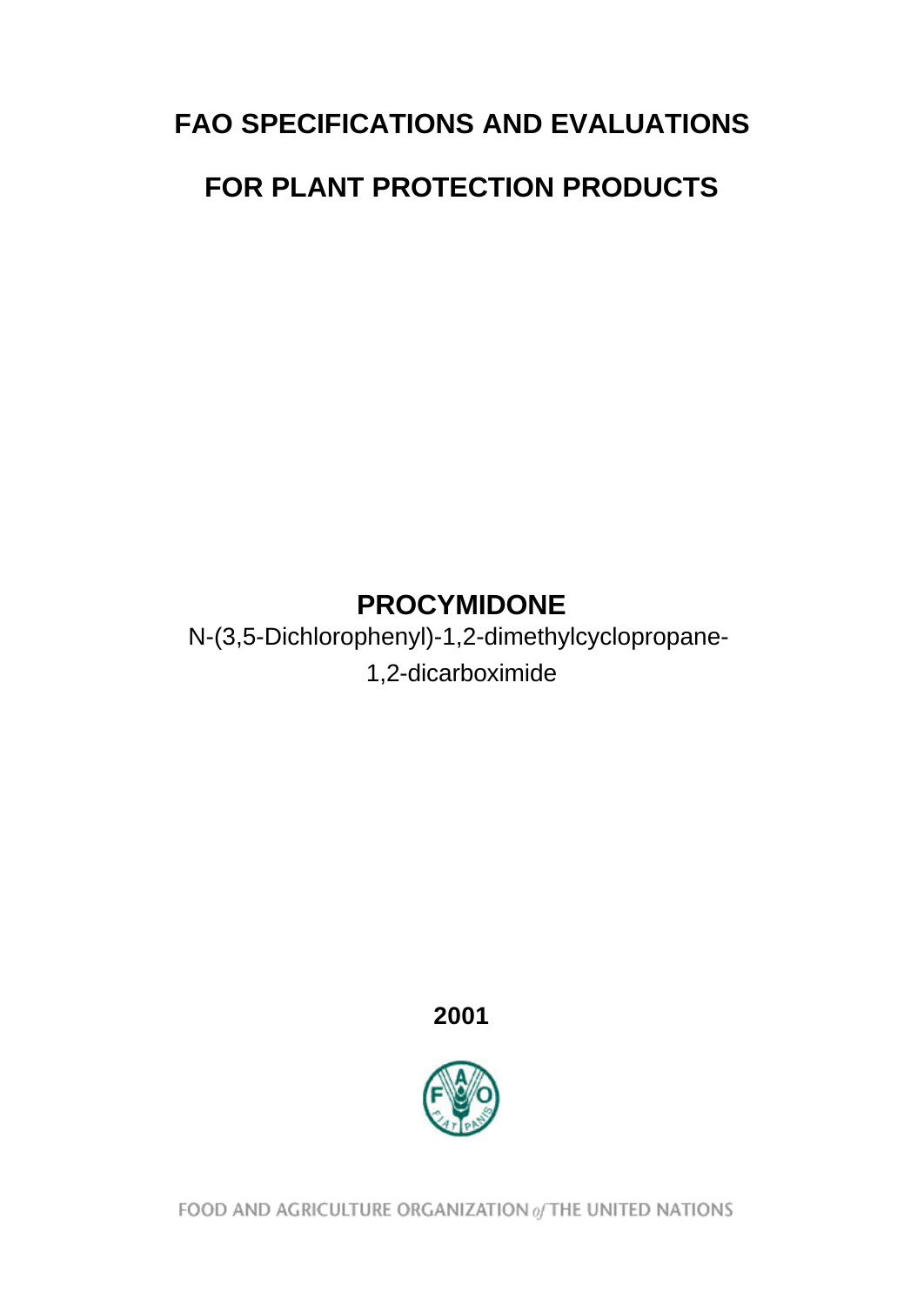## **TABLE OF CONTENTS**

## **PROCYMIDONE**

|                                                                                                                                                                                  | Page                   |
|----------------------------------------------------------------------------------------------------------------------------------------------------------------------------------|------------------------|
| <b>DISCLAIMER</b>                                                                                                                                                                | 2                      |
| <b>INTRODUCTION</b>                                                                                                                                                              | 3                      |
| <b>PART ONE</b>                                                                                                                                                                  |                        |
| SPECIFICATION PROCYMIDONE                                                                                                                                                        |                        |
| PROCYMIDONE INFORMATION<br>PROCYMIDONE TECHNICAL MATERIAL<br>PROCYMIDONE WETTABLE POWDER<br>PROCYMIDONE WATER DISPERSIBLE GRANULES<br>PROCYMIDONE AQUEOUS SUSPENSION CONCENTRATE | 5<br>6<br>7<br>9<br>11 |
| <b>PART TWO</b>                                                                                                                                                                  |                        |
| 2001 EVALUATION REPORT BASED ON SUBMISSION OF DATA FROM<br>SUMITOMO CHEMICAL COMPANY LTD. (TC, WP, WG, SC)                                                                       | 14                     |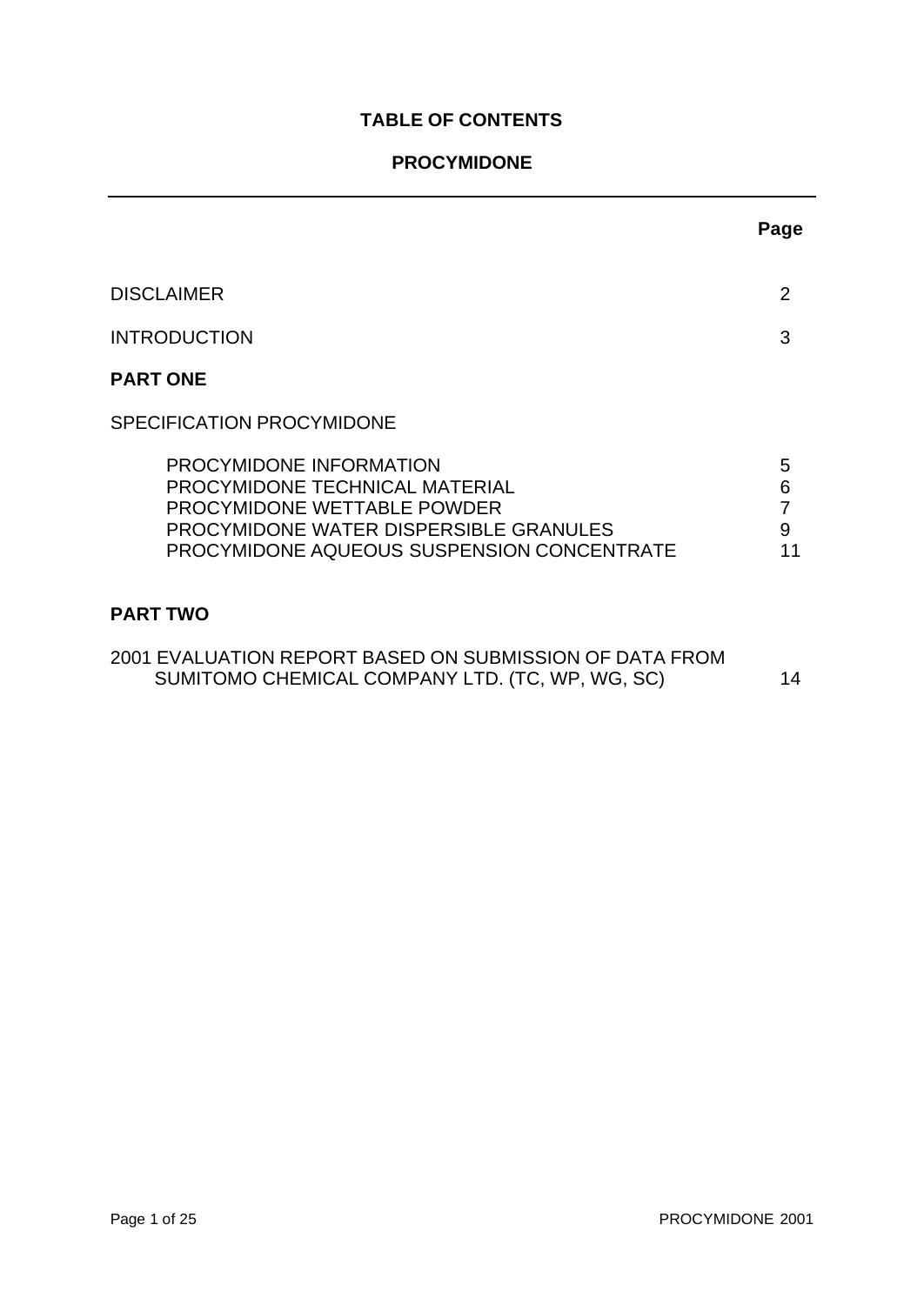## **Disclaimer<sup>1</sup>**

FAO specifications are developed with the basic objective of ensuring that pesticides complying with them are satisfactory for the purpose for which they are intended so that they may serve as an international point of reference. The specifications do not constitute an endorsement or warranty of the use of a particular pesticide for a particular purpose. Neither do they constitute a warranty that pesticides complying with these specifications are suitable for the control of any given pest, or for use in a particular area. Owing to the complexity of the problems involved, the suitability of pesticides for a particular application must be decided at the national or provincial level.

Furthermore, the preparation and use of pesticides complying with these specifications are not exempted from any safety regulation or other legal or administrative provision applicable thereto. FAO shall not be liable for any injury, loss, damage or prejudice of any kind that may be suffered as a result of the preparation, transportation, sale or use of pesticides complying with these specifications. Additionally, FAO wishes to alert users of specifications to the fact that improper field mixing and/or application of pesticides can result in either a lowering or complete loss of efficacy. This holds true even where the pesticide complies with the specification. Accordingly, FAO can accept no responsibility for the consequences of improper field mixing and/or application.

FAO is not responsible for ensuring that any product claimed to comply with FAO specifications actually does so.

l

<sup>&</sup>lt;sup>1</sup> This disclaimer applies to all specifications published by FAO. Furthermore it does not undertake to insure anyone who utilizes these specifications against liability for infringement of any Letters Patent nor assume any such liability.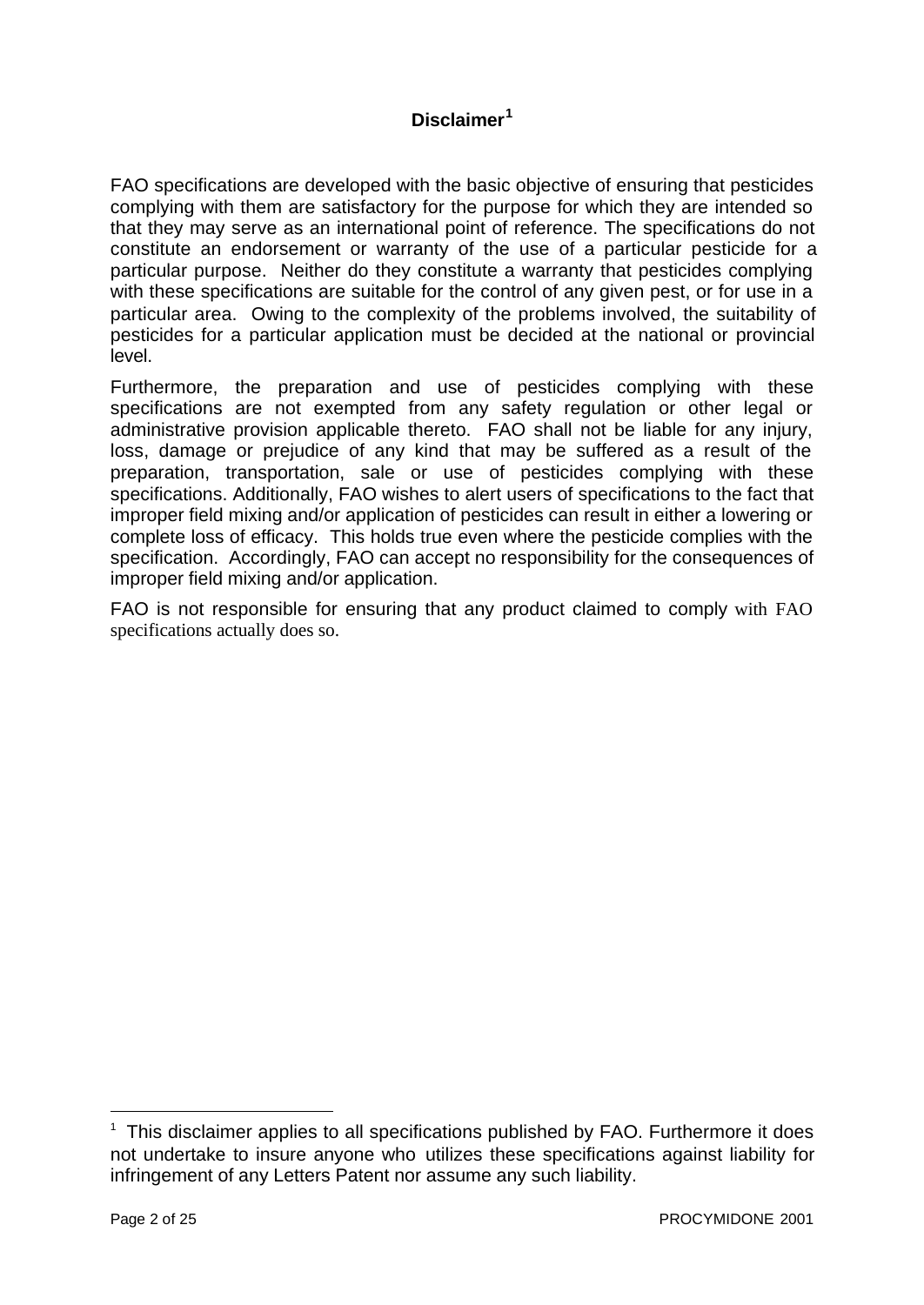#### **INTRODUCTION**

FAO establishes and publishes specifications\* for technical material and related formulations of plant protection products with the objective that these specifications may be used to provide an international point of reference against which products can be judged either for regulatory purposes or in commercial dealings.

Since 1999 the development of FAO specifications follows the **New Procedure**, described in the  $5<sup>th</sup>$  edition of the " Manual on the development and use of FAO specifications for plant protection products" (FAO Plant Production and Protection Page No. 149). This **New Procedure** follows a formal and transparent evaluation process. It describes the minimum data package, the procedure and evaluation applied by FAO and the Experts of the "FAO Panel of Experts on Pesticide Specifications, Registration Requirements, Application Standards and Prior Informed Consent."

FAO Specifications now only apply to products for which the technical materials have been evaluated. Consequently from the year 2000 onwards the publication of FAO specifications under the **New Procedure** has changed. Every specification consists now of two parts namely the specifications and the evaluation report(s):

- **Part One**: The Specification of the technical material and the related formulations of the plant protection product in accordance with chapter 4, 5 and 6 of the  $5<sup>th</sup>$  edition of the "Manual on the development and use of FAO specifications for plant protection products".
- **Part Two**: The Evaluation Report(s) of the plant protection product reflecting the evaluation of the data package carried out by FAO and the Panel of Experts. The data are to be provided by the manufacturer(s) according to the requirements of Appendix A, annex 1 or 2 of the "Manual on the development and use of FAO specifications for plant protection products" and supported by other information sources. The Evaluation Report includes the name(s) of the manufacturer(s) whose technical material has been evaluated. Evaluation reports on specifications developed subsequently to the original set of specifications are added in a chronological order to this report.

FAO Specifications under the **New Procedure** do not necessarily apply to nominally similar products of other manufacturer(s), nor to those where the active ingredient is produced by other methods of synthesis. FAO has the possibility to extend the scope of the specifications to similar products, but only when the Panel of Experts has been satisfied that the additional products are equivalent to those which formed the basis of the reference specification.

Footnote: The publications are available on the Internet under [\(http://www.fao.org/WAICENT/FAOINFO/AGRICULT/AGP/AGPP/Pesticid/\)](http://www.fao.org/ag/AGP/AGPP/Pesticid/Default.htm) or as hardcopy from the Plant Protection Information Officer.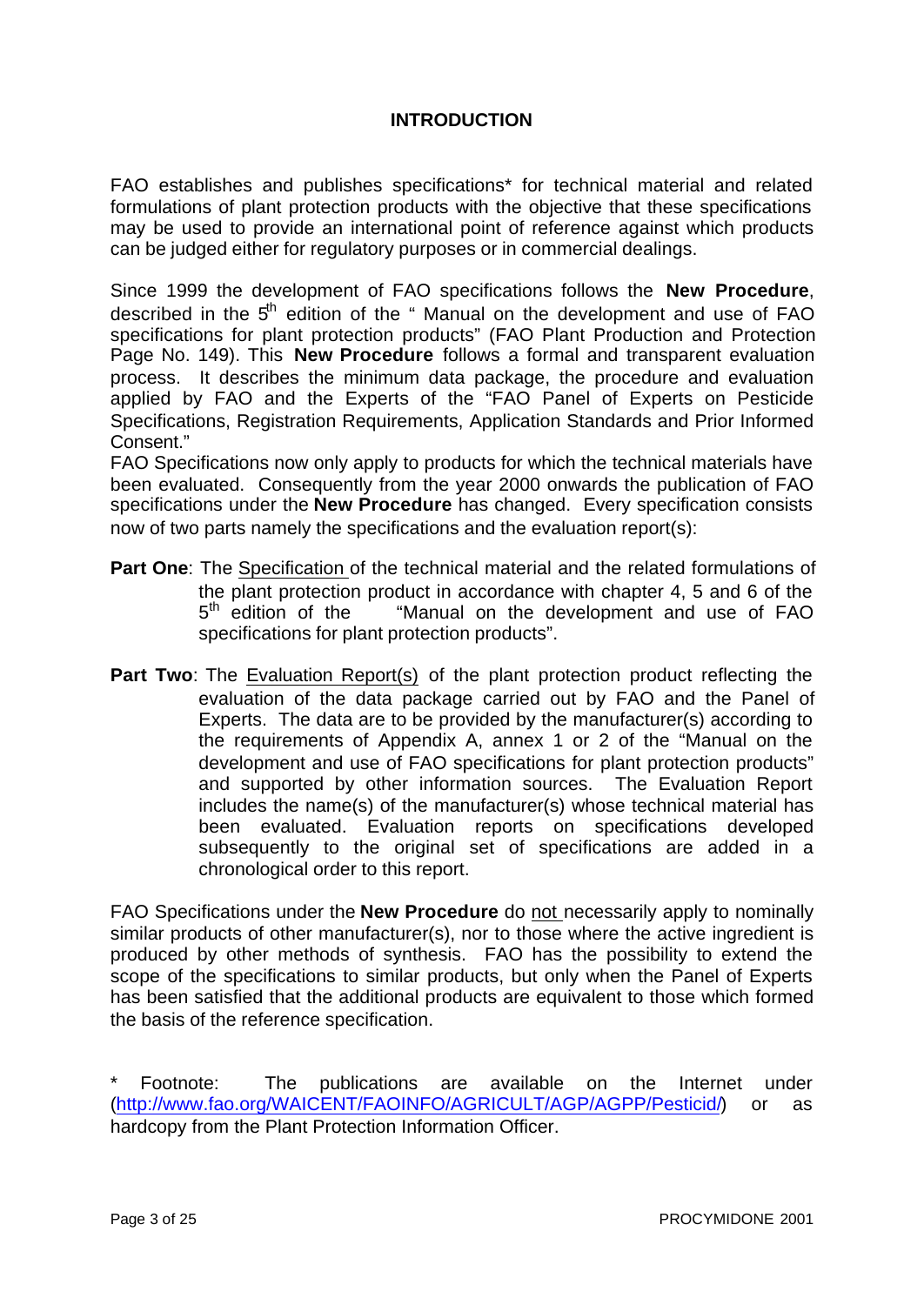## **PART ONE**

## **SPECIFICATIONS**

## **PROCYMIDONE**

| PROCYMIDONE INFORMATION                    | $\mathbf b$ |
|--------------------------------------------|-------------|
| PROCYMIDONE TECHNICAL MATERIAL             | 6           |
| PROCYMIDONE WETTABLE POWDER                |             |
| PROCYMIDONE WATER DISPERSIBLE GRANULES     |             |
| PROCYMIDONE AQUEOUS SUSPENSION CONCENTRATE | 11          |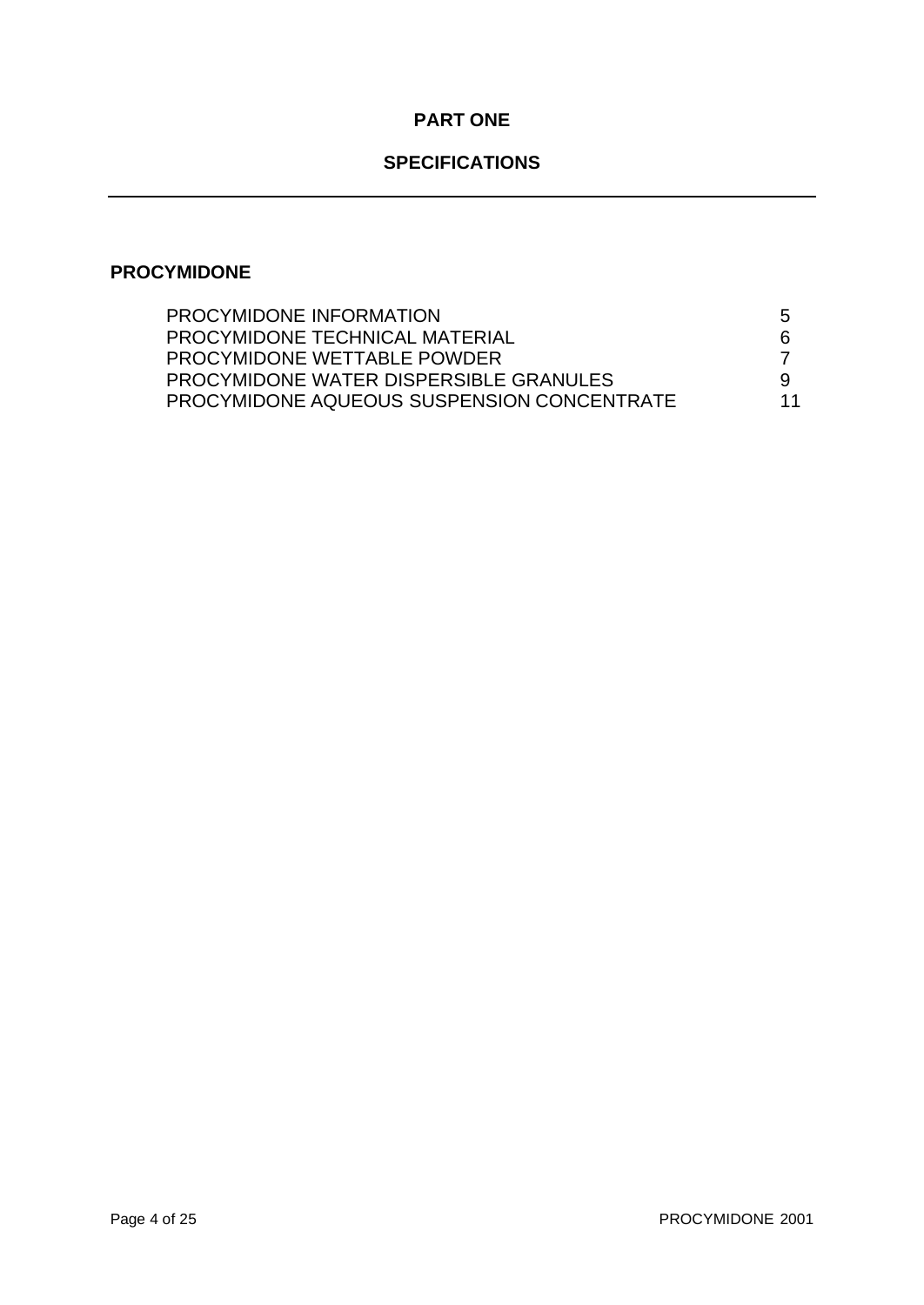#### FAO SPECIFICATIONS AND EVALUATIONS FOR PLANT PROTECTION PRODUCTS

## **PROCYMIDONE**

#### INFORMATION

*ISO common name*

procymidone (E-ISO, F-ISO [f])

*Synonyms*

S-7131 (Sumitomo)

*Chemical names*

*IUPAC* N-(3,5-Dichlorophenyl)-1,2-dimethylcyclopropane-1,2-dicarboximide

*CA* 3-(3,5-Dichlorophenyl)-1,5-dimethyl-3-azabicyclo[3.1.0]hexane-2,4-dione

*Structural formula*



*Molecular formula*  $C_{13}H_{11}Cl_2NO_2$ *Relative molecular mass* 284.1

*CAS Registry number* 32809-16-8

*CIPAC number* 383

*EEC number* 251-233-1 (EINECS)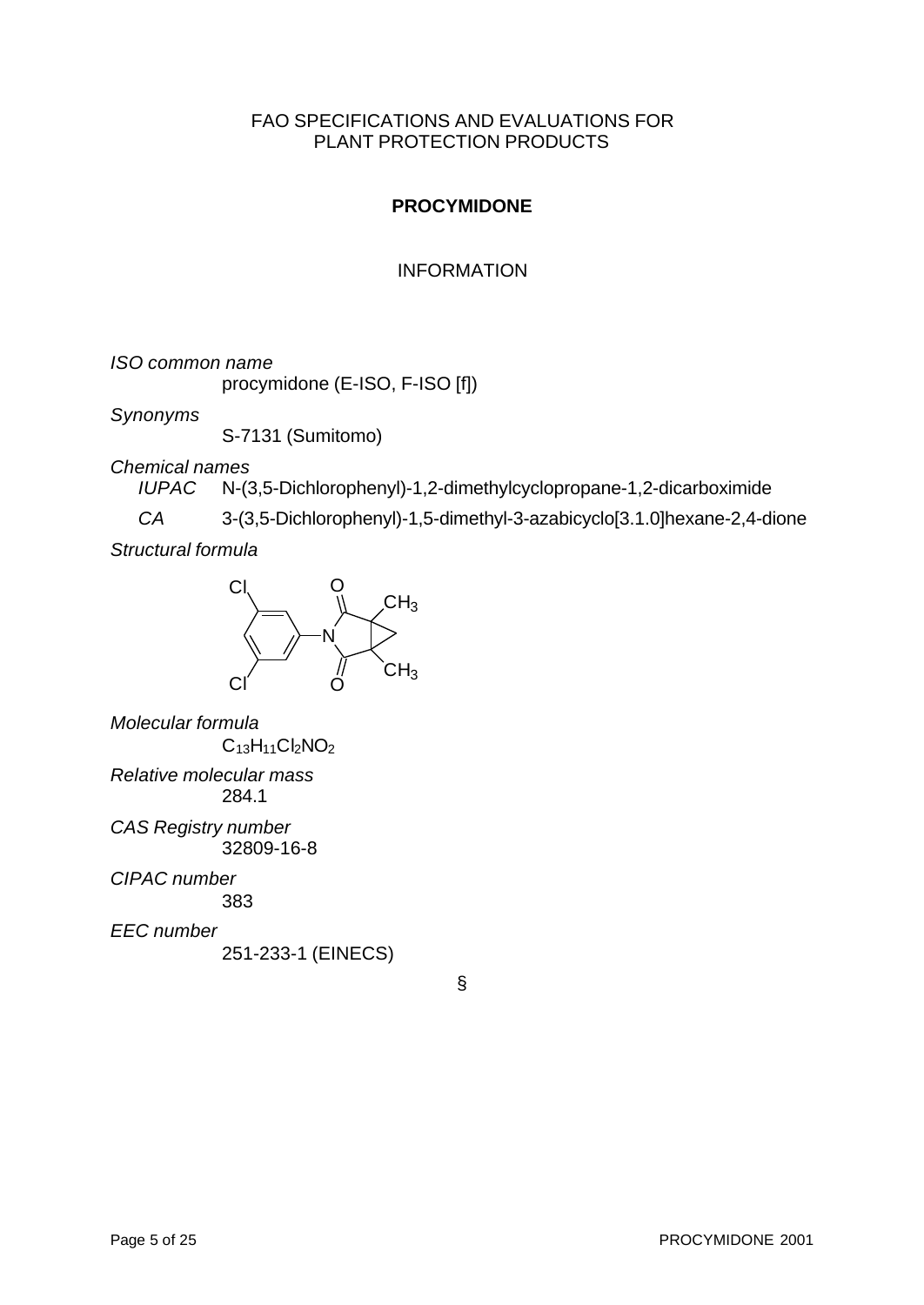#### **PROCYMIDONE TECHNICAL MATERIAL**

FAO Specification 383/TC (2001)

*This specification, which is PART ONE of this publication, is based on an evaluation of data submitted by the manufacturer whose name is listed in the evaluation report (*[383/2001](#page-13-0)*). It should be applicable to relevant products of this manufacturer but it is not an endorsement of those products, nor a guarantee that they comply with the specifications. The specification may not be appropriate for the products of other manufacturers. The evaluation report (*[383/2001](#page-13-0)*) as PART TWO forms an integral part of this publication.*

#### 1 **Description**

The material shall consist of procymidone together with related manufacturing impurities and shall be off-white to light brown granular crystals or powder, free from visible extraneous matter and added modifying agents.

#### 2 **Active ingredient**

#### 2.1 **Identity tests** (383/TC/M/2, CIPAC)

The active ingredient shall comply with an identity test and, where the identity remains in doubt, shall comply with at least one additional test.

#### 2.2 **Procymidone content** (383/TC/M/3, CIPAC)

The procymidone content shall be declared (not less than 985 g/kg) and, when determined, the mean measured content shall not be lower than the declared minimum content.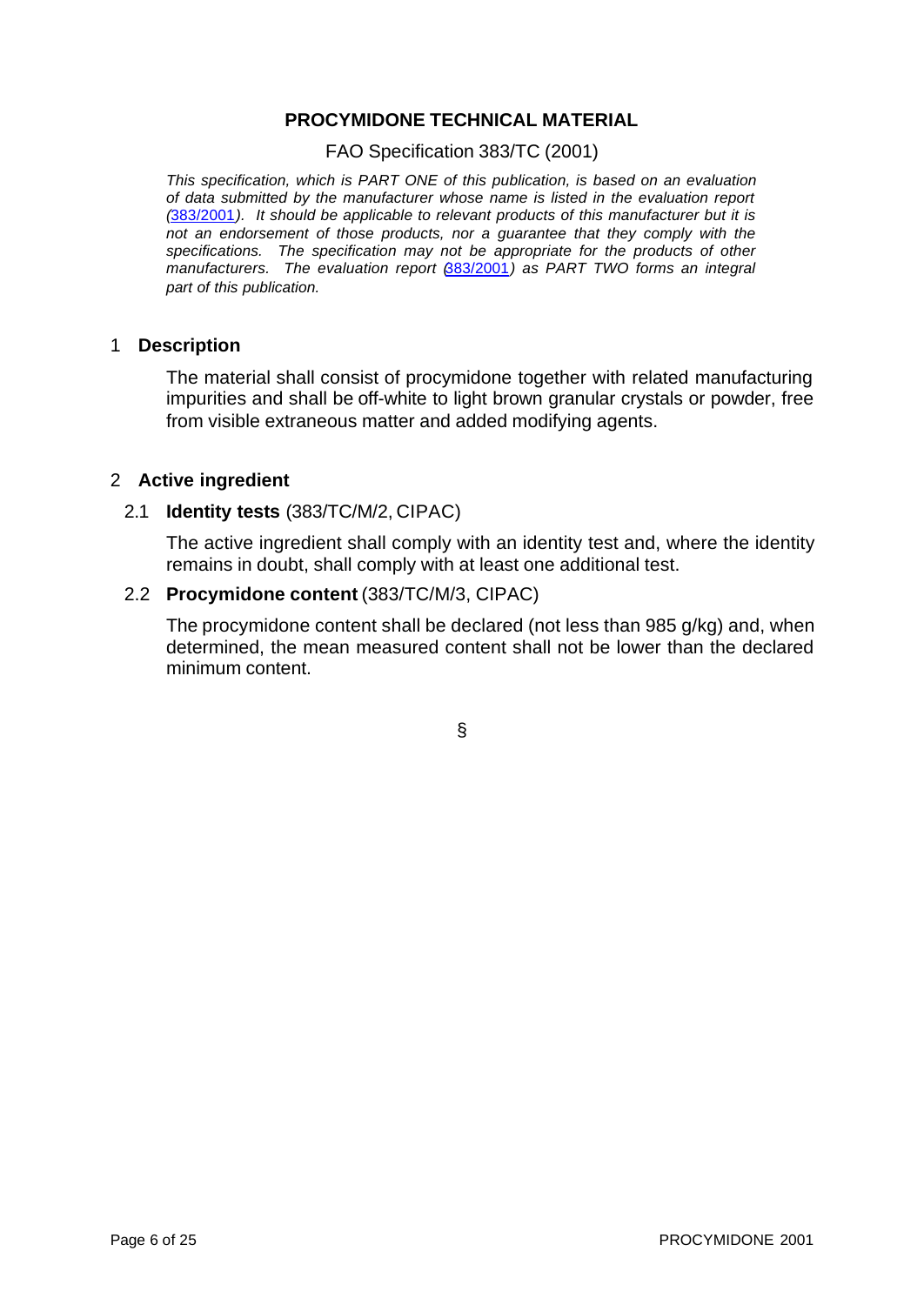#### **PROCYMIDONE WETTABLE POWDER**

FAO Specification 383/WP(2001)

*This specification, which is PART ONE of this publication, is based on an evaluation of data submitted by the manufacturer whose name is listed in the evaluation report (*[383/2001](#page-13-0)*). It should be applicable to relevant products of this manufacturer but it is not an endorsement of those products, nor a guarantee that they comply with the specifications. The specification may not be appropriate for the products of other manufacturers. The evaluation report (*[383/2001](#page-13-0)*) as PART TWO forms an integral part of this publication.*

#### 1 **Description**

The material shall consist of an homogeneous mixture of technical procymidone, complying with the requirements of FAO specification 383/TC, together with fillers and any other necessary formulants. It shall be in the form of a fine powder free from visible extraneous matter and hard lumps.

#### 2 **Active ingredient**

#### 2.1 **Identity tests** (383/WP/M/2, CIPAC)

The active ingredient shall comply with an identity test and, where the identity remains in doubt, shall comply with at least one additional test.

#### 2.2 **Procymidone content** (383/WP/M/3, CIPAC)

The procymidone content shall be declared (g/kg) and, when determined, the mean measured content shall not differ from that declared by more than the following tolerances:

| Declared content in g/kg                                 | Tolerance                      |
|----------------------------------------------------------|--------------------------------|
| above 100 up to 250                                      | $± 6%$ of the declared content |
| above 250 up to 500                                      | $± 5%$ of the declared content |
| above 500                                                | $\pm 25$ g/kg                  |
|                                                          |                                |
| in each range the upper limit is included<br><b>Note</b> |                                |

#### 3 **Physical properties**

3.1 **pH range** (MT 75, CIPAC F, p.205)

pH range: 4 to 8.

3.2 **Wet sieve test** (MT 59.3, CIPAC F, p.179)

Maximum: 2% retained on a 75µm test sieve.

3.3 **Suspensibility** (MT 15.1, CIPAC F, p.45) (Notes 1 and 2)

A minimum of 60% of the procymidone content found under 2.2 shall be in suspension after 30 min in CIPAC Standard Water D at 30  $\pm$  2°C (Notes 3 & 4).

3.4 **Persistent foam** (MT 47.2, CIPAC F, p.152) (Note 5)

Maximum: 60 ml after 1 min.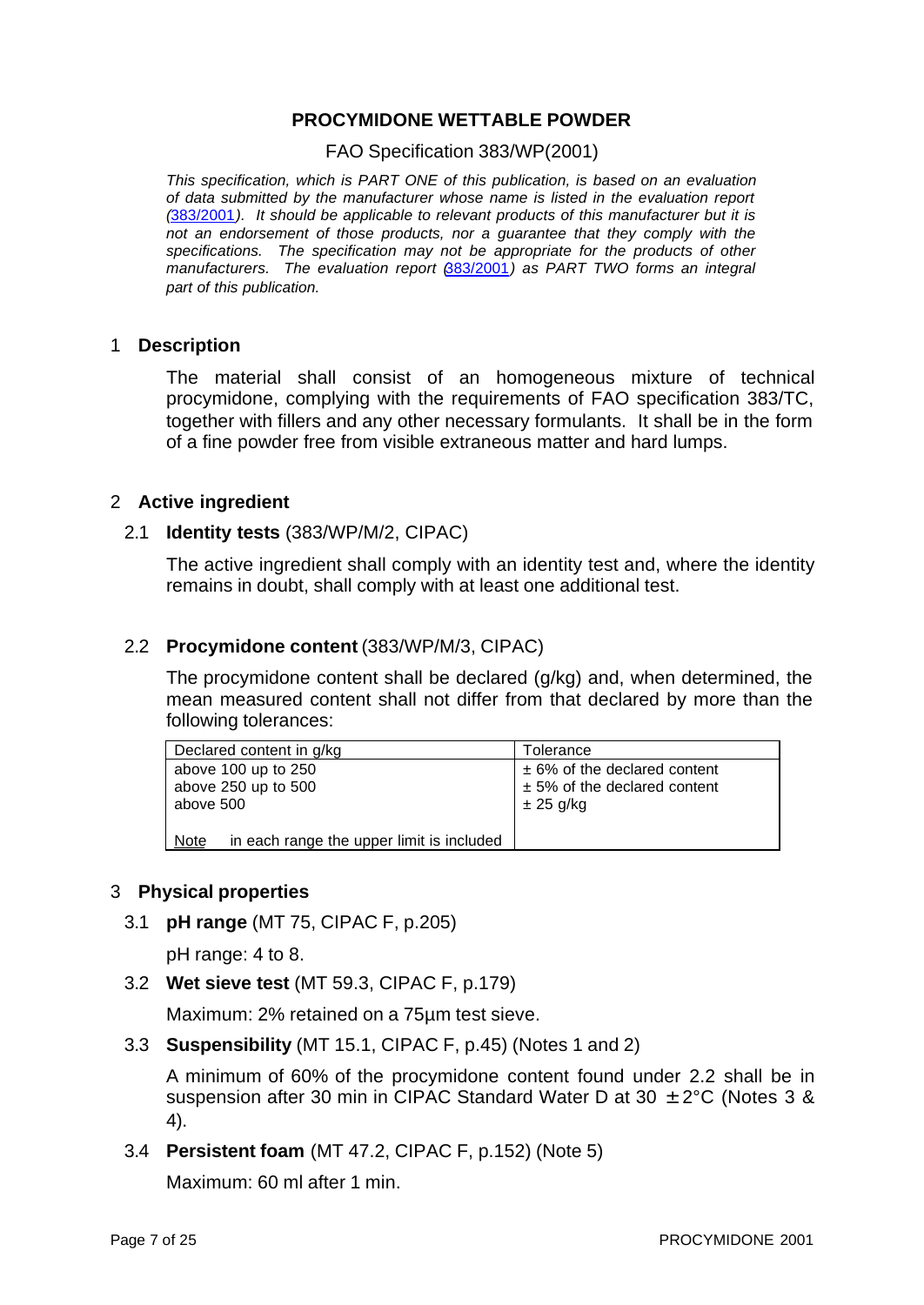#### 3.5 **Wettability** (MT 53.3.1, CIPAC F, p.164)

The formulation shall be completely wetted in 1 min without swirling.

#### 4 **Storage stability**

#### 4.1 **Stability at elevated temperature** (MT 46, CIPAC F, p.148)

After storage at 54  $\pm$  2°C for 14 days, the determined average active ingredient content must not be lower than 97% relative to the determined average content found before storage (Note 6) and the formulation shall continue to comply with the clauses for: pH range (3.1), wet sieve test (3.2), suspensibility (3.3) and wettability (3.5).

- Note 1 The formulation should be tested at the highest and lowest rates of use recommended by the supplier, provided this dose not exceed the conditions given in method MT 15.1.
- Note 2 This test will normally only be carried out after the heat stability test 4.1.
- Note 3 Unless another temperature is specified.
- Note 4 Chemical assay is the only fully reliable method to measure the mass of active ingredient still in suspension. However, simpler methods such as gravimetric and solvent extraction determination may be used on a routine basis provided that these methods have been shown to give equal results to those of the chemical assay. In case of dispute, chemical assay shall be the "referee method".
- Note 5 The mass of sample to be used in the test should be at the highest rate of use recommended by the supplier.
- Note 6 Samples of the formulation taken before and after the storage stability test should be analyzed concurrently after the test in order to reduce the analytical error.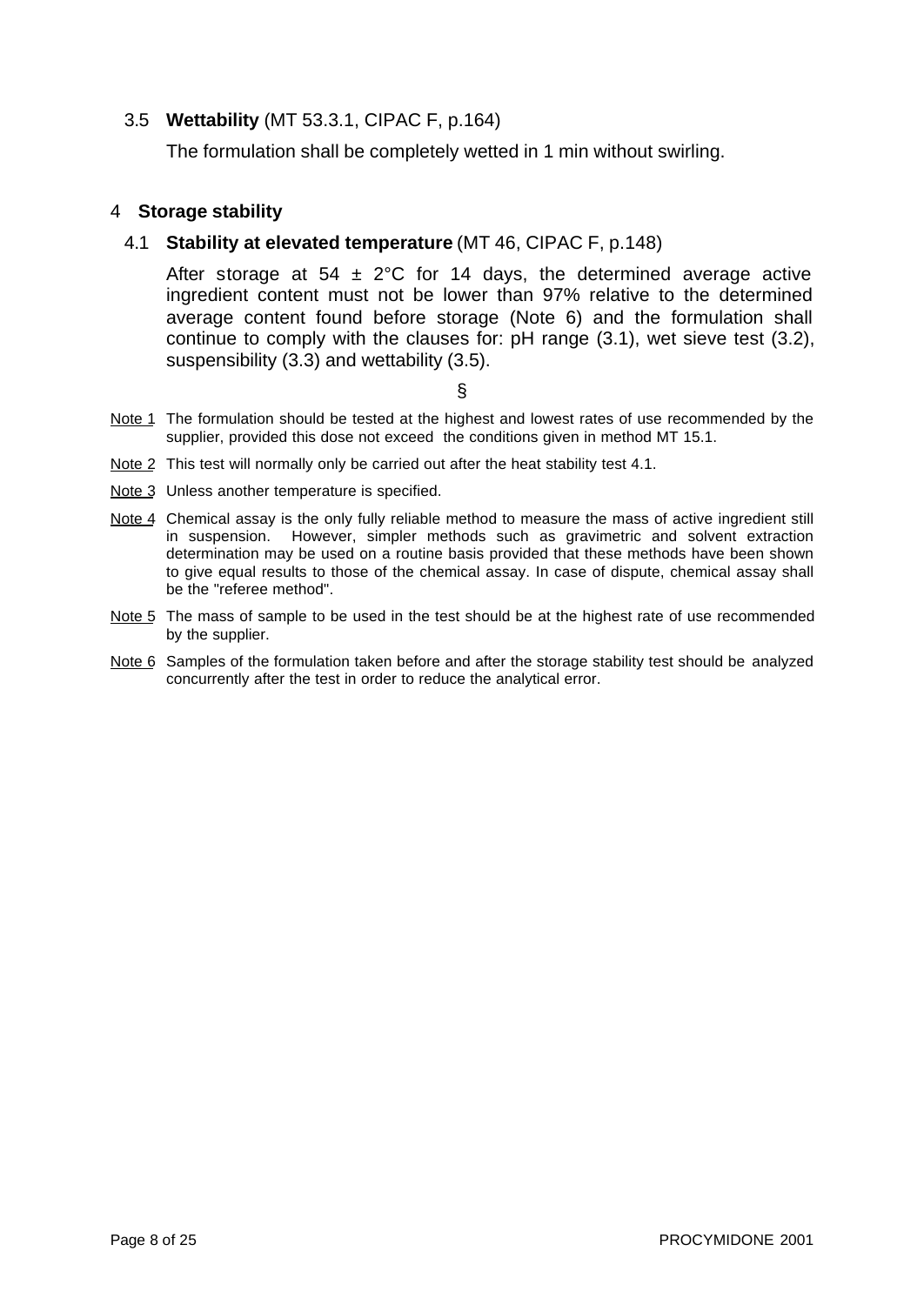#### **PROCYMIDONE WATER DISPERSIBLE GRANULES**

FAO Specification 383/WG(2001)

*This specification, which is PART ONE of this publication, is based on an evaluation of data submitted by the manufacturer whose name is listed in the evaluation report (*[383/2001](#page-13-0)*). It should be applicable to relevant products of this manufacturer but it is not an endorsement of those products, nor a guarantee that they comply with the specifications. The specification may not be appropriate for the products of other manufacturers. The evaluation report (*[383/2001](#page-13-0)*) as PART TWO forms an integral part of this publication.*

#### 1 **Description**

The material shall consist of an homogeneous mixture of technical procymidone, complying with the requirements of FAO specification 383/TC, together with carriers and any other necessary formulants. It shall be in the form of granules for application after disintegration and dispersion in water. The formulation shall be dry, free-flowing, essentially non-dusty and free from visible extraneous matter and hard lumps.

#### 2 **Active ingredient**

#### 2.1 **Identity tests** (383/WG/M/2, CIPAC)

The active ingredient shall comply with an identity test and, where the identity remains in doubt, shall comply with at least one additional test.

#### 2.2 **Procymidone content** (383/WG/M/3, CIPAC)

The procymidone content shall be declared (g/kg) and, when determined, the mean measured content shall not differ from that declared by more than the following tolerances:

| Declared content in g/kg                          | Tolerance                      |  |  |
|---------------------------------------------------|--------------------------------|--|--|
| above 100 up to $250$                             | $± 6%$ of the declared content |  |  |
| above 250 up to 500                               | $± 5%$ of the declared content |  |  |
| above 500                                         | $\pm 25$ g/kg                  |  |  |
|                                                   |                                |  |  |
| in each range the upper limit is included<br>Note |                                |  |  |

#### 3 **Physical properties**

3.1 **pH range** (MT 75, CIPAC F, p.205)

pH range: 5 to 9.

3.2 **Wettability** (MT 53.3.1, CIPAC F, p.164)

The formulation shall be completely wetted in 1 min without swirling.

3.3 **Wet sieve test** (MT 167, CIPAC F, p.416)

Maximum: 2% retained on a 75µm test sieve.

- 3.4 **Degree of dispersion** (MT 174, CIPAC F, p.435) Dispersibility: minimum 70% after 1 min of stirring.
- 3.5 **Suspensibility** (MT 168, CIPAC F, p.417) (Notes 1 and 2)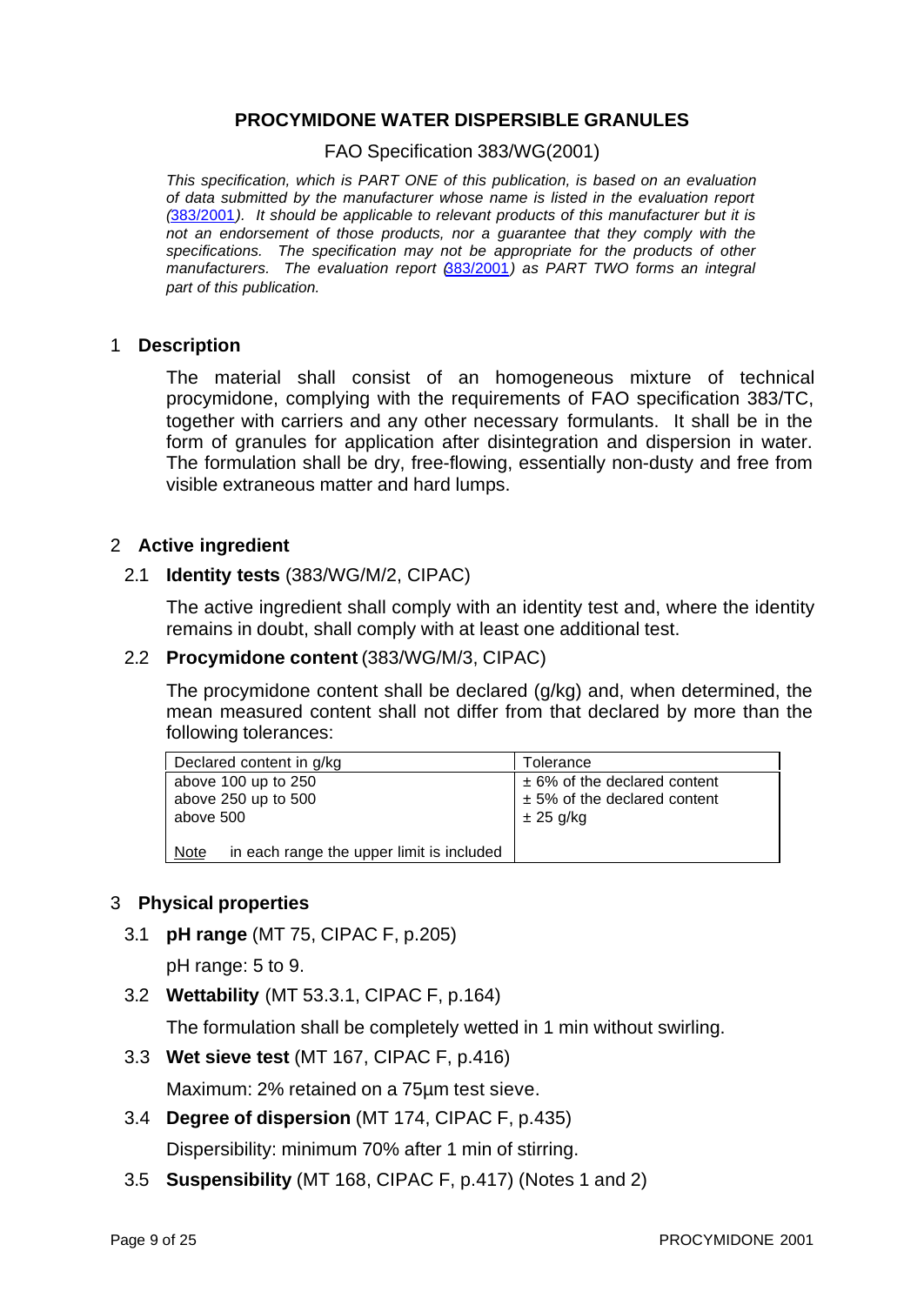A minimum of 70% of the procymidone content found under 2.2 shall be in suspension after 30 min in CIPAC Standard Water D at  $30 \pm 2^{\circ}$ C (Note 3).

3.6 **Persistent foam** (MT 47.2, CIPAC F, p.152) (Note 4)

Maximum: 60 ml after 1 min.

3.7 **Dustiness** (MT 171, CIPAC F, p.425) (Note 5)

Nearly dust-free.

3.8 **Flowability** (MT 172, CIPAC F, p.430)

 100% of the formulation shall pass through a 5 mm test sieve after 20 drops of the sieve.

#### 4 **Storage stability**

4.1 **Stability at elevated temperature** (MT 46, CIPAC F, p.148)

After storage at 54  $\pm$  2°C for 14 days, the determined average active ingredient content must not be lower than 97% relative to the determined average content found before storage (Note 6) and the formulation shall continue to comply with the clauses for: pH range (3.1), wet sieve test (3.3), degree of dispersion (3.4), suspensibility (3.5) and dustiness (3.7).

- Note 1 The formulation should be tested at the highest and lowest rates of use recommended by the supplier, provided this dose not exceed the conditions given in method MT 168.
- Note 2 Chemical assay is the only fully reliable method to measure the mass of active ingredient still in suspension. However, the simpler gravimetric method, MT168, may be used on a routine basis provided that it has been shown to give equal results to those of the chemical assay. In case of dispute, chemical assay shall be the "referee method".
- Note 3 Unless another temperature is specified.
- Note 4 The mass of sample to be used in the test should be specified at the highest rate recommended by the supplier.
- Note 5 Measurement of dustiness must be carried out on the sample "as received" and, where practicable, the sample should be taken from a newly opened container, because changes in the water content of samples may influence dustiness significantly. The optical method, MT 171, usually shows good correlation with the gravimetric method and can, therefore, be used as an alternative where the equipment is available. Where the correlation is in doubt, it must be checked with the formulation to be tested. In case of dispute the gravimetric method shall be used.
- Note 6 Analysis of the formulation, before and after the storage stability test, should be carried out concurrently (i.e. after storage) to reduce analytical error.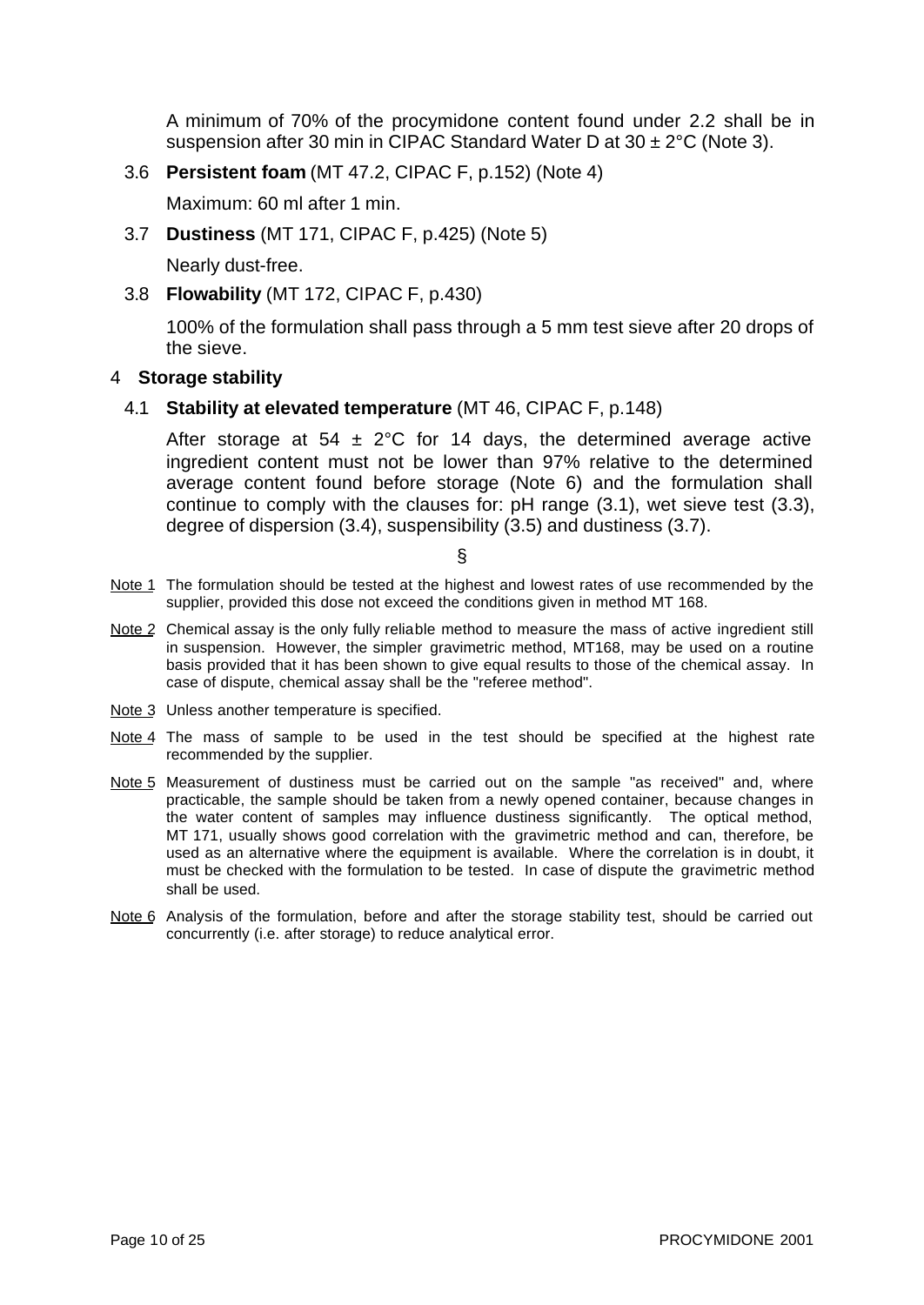#### **PROCYMIDONE AQUEOUS SUSPENSION CONCENTRATE**

FAO Specification 383/SC(2001)

*This specification, which is PART ONE of this publication, is based on an evaluation of data submitted by the manufacturer whose name is listed in the evaluation report (*[383/2001](#page-13-0)*). It should be applicable to relevant products of this manufacturer but it is not an endorsement of those products, nor a guarantee that they comply with the specifications. The specification may not be appropriate for the products of other manufacturers. The evaluation report (*[383/2001](#page-13-0)*) as PART TWO forms an integral part of this publication.*

#### 1 **Description**

The material shall consist of a suspension of fine particles of technical procymidone, complying with the requirements of FAO specification 383/TC, in an aqueous phase together with suitable formulants. After gentle agitation the material shall be homogeneous (Note 1) and suitable for further dilution in water.

#### 2 **Active ingredient**

#### 2.1 **Identity tests** (383/SC/M/2, CIPAC)

The active ingredient shall comply with an identity test and, where the identity remains in doubt, shall comply with at least one additional test.

#### 2.2 **Procymidone content** (383/SC/M/3, CIPAC)

The procymidone content shall be declared (g/kg or g/l at 20  $\pm$  2°C, Note 2) and, when determined, the mean measured content shall not differ from that declared by more than the following tolerances:

| Declared content in g/kg or g/l at $20 \pm 2^{\circ}$ C | Tolerance                      |  |
|---------------------------------------------------------|--------------------------------|--|
| above 100 up to 250                                     | $± 6%$ of the declared content |  |
| above 250 up to 500                                     | $± 5%$ of the declared content |  |
| above 500                                               | $\pm 25$ g/kg or g/l           |  |
|                                                         |                                |  |
| in each range the upper limit is included<br>Note       |                                |  |

#### 3 **Physical properties**

#### 3.1 **Mass per millilitre at 20°C** (MT 3.3, CIPAC F, p.18)

If required, the range of the mass per millilitre (g/ml) at 20  $\pm$  2°C shall be declared.

3.2 **pH range** (MT 75, CIPAC F, p.205)

pH range: 6 to 9.

3.3 **Pourability** (MT 148, CIPAC F, p.348)

Maximum "residue": 8%.

3.4 **Spontaneity of dispersion** (MT 160, CIPAC F, p.391) (Note 3)

A minimum of 70% of the procymidone content found under 2.2 shall be in suspension after 5 min in CIPAC Standard Water D at  $30 \pm 2^{\circ}$ C (Note 4).

3.5 **Suspensibility** (MT 161, CIPAC F, p.394) (Note 3)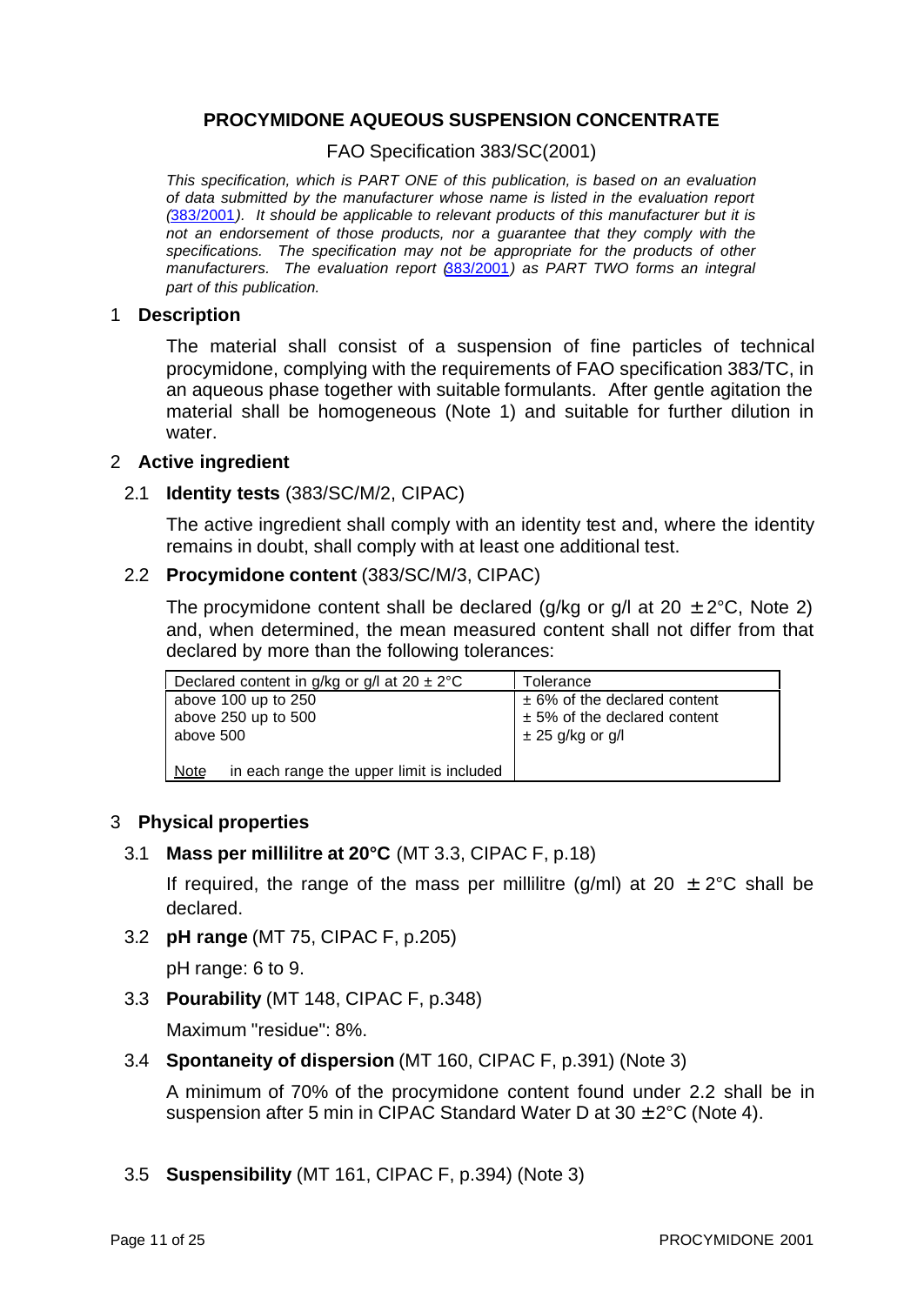A minimum of 70% of the procymidone content found under 2.2 shall be in suspension after 30 min in CIPAC Standard Water D at  $30 \pm 2^{\circ}$ C (Note 4).

3.6 **Wet sieve test** (MT 59.3, CIPAC F, p.179)

Maximum: 0.5% of the formulation shall be retained on a 75μm test sieve.

3.7 **Persistent foam** (MT 47.2, CIPAC F, p.152) (Note 5)

Maximum: 60 ml after 1 min.

#### 4 **Storage stability**

4.1 **Stability at 0°C** (MT 39.3, CIPAC J, p.126)

After storage at  $0 \pm 2^{\circ}$ C for 7 days, the formulation shall continue to comply with the clauses for suspensibility (3.5) and wet sieve test (3.6).

4.2 **Stability at elevated temperature** (MT 46, CIPAC F, p.148)

After storage at 54  $\pm$  2°C for 14 days, the determined average active ingredient content must not be lower than 97% relative to the determined average content found before storage (Note 6) and the formulation shall continue to comply with the clauses for: pH range (3.2), pourability (3.3), spontaneity of dispersion (3.4), suspensibility (3.5) and wet sieve test (3.6).

- Note 1 Before sampling to verify the formulation quality, inspect the commercial container carefully. On standing, suspension concentrates usually develop a concentration gradient from the top to the bottom of the container. This may even result in the appearance of a clear liquid on the top and/or of sediment on the bottom. Therefore, before sampling, homogenize the formulation according to the instructions given by the manufacturer or, in the absence of such instructions, by gentle shaking of the commercial container (for example by inverting the closed container several times). Large containers must be opened and stirred adequately. After this procedure, the container should not contain a sticky layer of non-dispersed matter at the bottom. A suitable and simple method of checking for a non-dispersed sticky layer "cake" is by probing with a glass rod or similar device adapted to the size and shape of the container. All the physical and chemical tests must be carried out on a laboratory sample taken after the recommended homogenization procedure.
- Note 2 Unless homogenization is carried out carefully, it is possible for the sample to become aerated. This can lead to errors in the determination of the mass per millilitre and in calculation of the active ingredient content (in g/l) if methods other than MT 3.3 are used. If the buyer requires both g/kg and g/l at 20°C, then in case of dispute the analytical results shall be calculated as g/kg.
- Note 3 Chemical assay is the only fully reliable method to measure the mass of active ingredient still in suspension. However, simpler methods such as gravimetric and solvent extraction determination may be used on a routine basis provided that these methods have been shown to give equal results to those of the chemical assay method. In case of dispute the chemical method shall be the referee method.
- Note 4 Unless other temperatures and/or times are specified.
- Note 5 The mass of sample to be used in the test should be specified at the maximum rate of use recommended by the supplier.
- Note 6 Samples of the formulation taken before and after the storage stability test should be analyzed concurrently after the test in order to reduce analytical error.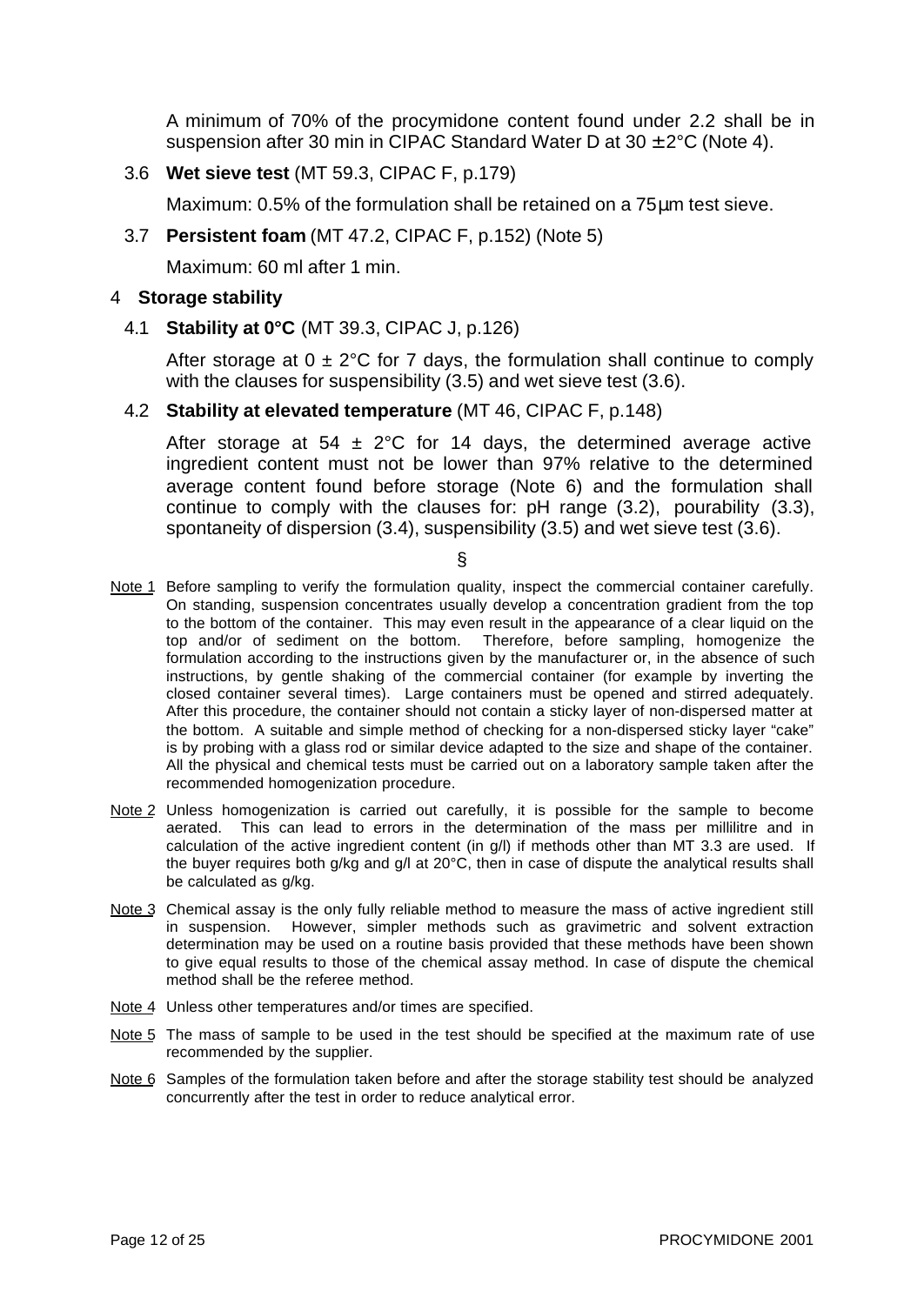## **PART TWO**

## **EVALUATION REPORT(S)**

#### <span id="page-13-0"></span>**PROCYMIDONE**

2001 EVALUATION REPORT BASED ON SUBMISSION OF DATA FROM SUMITOMO CHEMICAL COMPANY LTD. (TC, WP, WG, SC) 14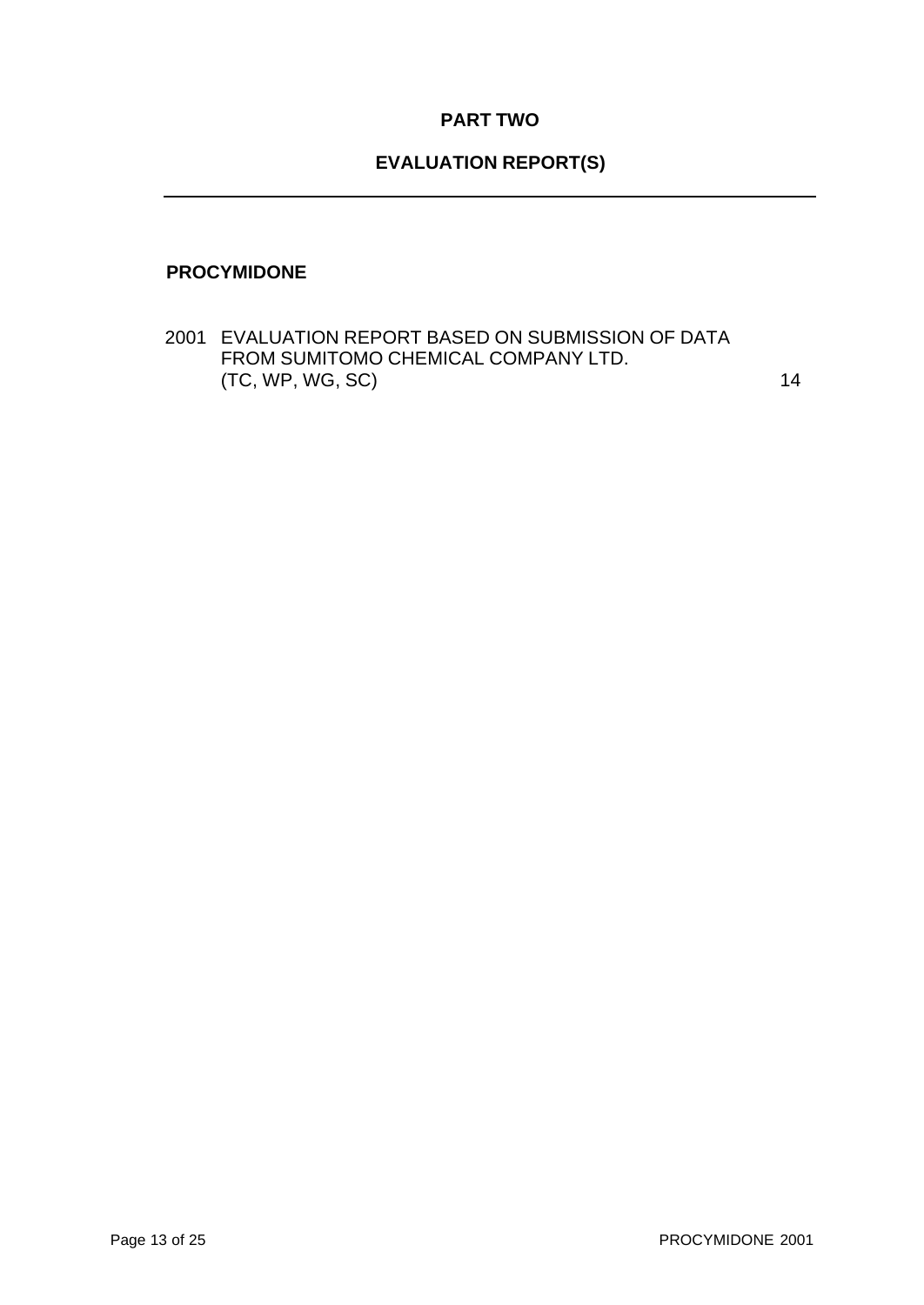## FAO SPECIFICATIONS AND EVALUATIONS FOR PLANT PROTECTION PRODUCTS

## **PROCYMIDONE**

## EVALATION REPORT 383/2001

#### **Explanation**

The data for procymidone were evaluated in support of new FAO specifications.

Procymidone was evaluated by the FAO/WHO JMPR in 1981, 1989, 1990, 1993 and 1998. It was evaluated by US EPA in 1994, by the Pest Management Regulatory Agency of Canada in 1997 and is currently under evaluation by the European Commission.

The draft specification and the supporting data were provided by Sumitomo Chemical Company, Limited in 2000.

#### **Uses**

Procymidone is a dicarboximide fungicide with moderate systemic activity. Although most uses involve foliar application, absorption though roots occurs with translocation to leaves and flowers. Procymidone inhibits spore germination, mycelial growth and triglyceride synthesis in fungi. It is used in agriculture, horticulture and viticulture against *Botrytis sp., Sclerotinia sp., Monilia sp., Alternaria sp., Fusarium sp. and Rhizoctonia sp*.

#### **Identity of the active ingredient**

*ISO common name* Procymidone (ISO, BSI) *Chemical name(s)* IUPAC N-(3,5-Dichlorophenyl)-1,2-dimethylcyclopropane-1,2-dicarboximide CA 3-(3,5-Dichlorophenyl)-1,5-dimethyl-3-azabicyclo[3.1.0]hexane-2,4-dione *Synonyms* S-7131 (Sumitomo)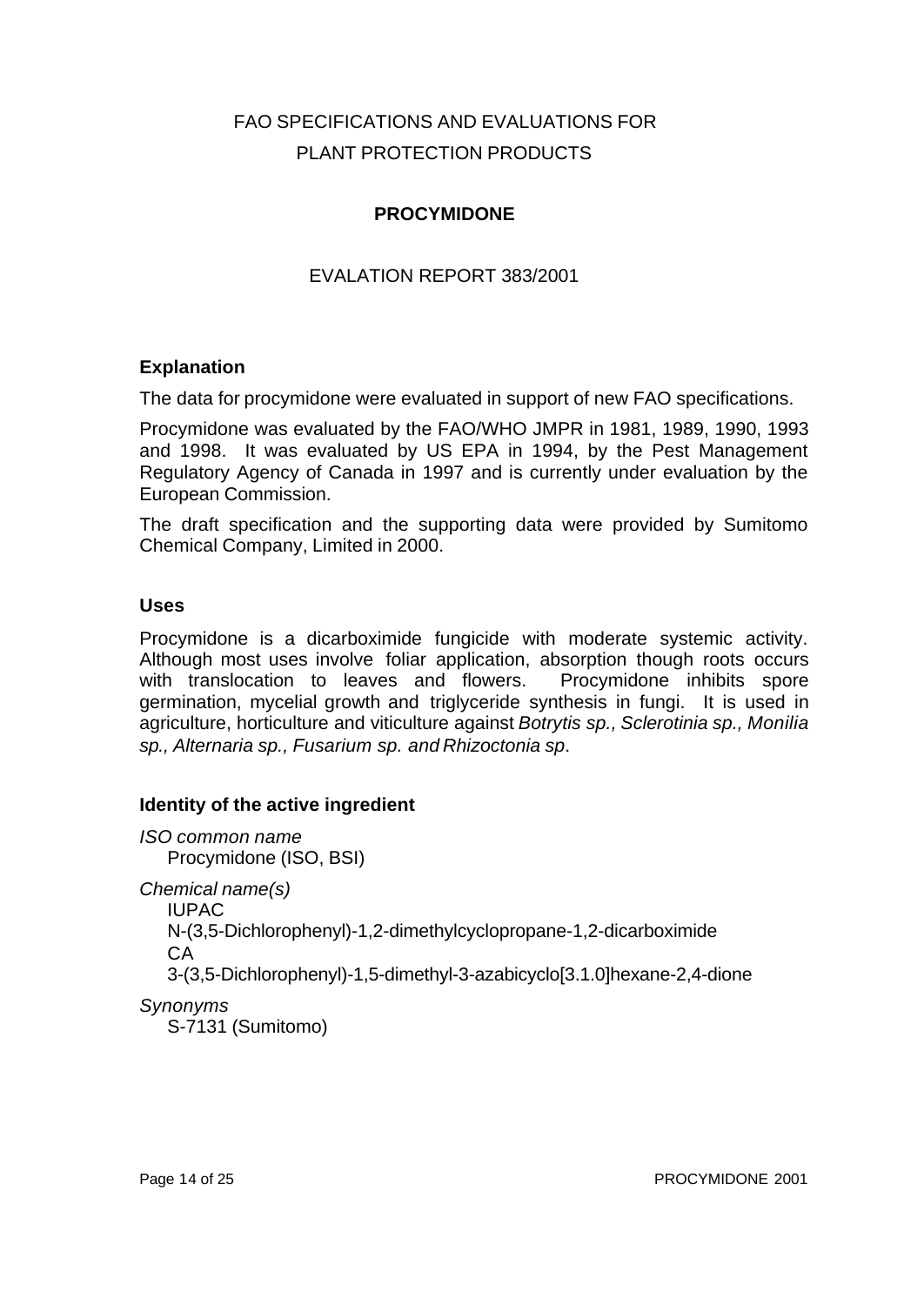#### *Structural formula*



*Molecular formula*  $C_{13}H_{11}Cl_2NO_2$ 

*Relative molecular mass* 284.1

*CAS Registry number* 32809-16-8

*CIPAC number* 383

*EEC number*

251-233-1 (EINECS)

*Identity tests* GC retention time and IR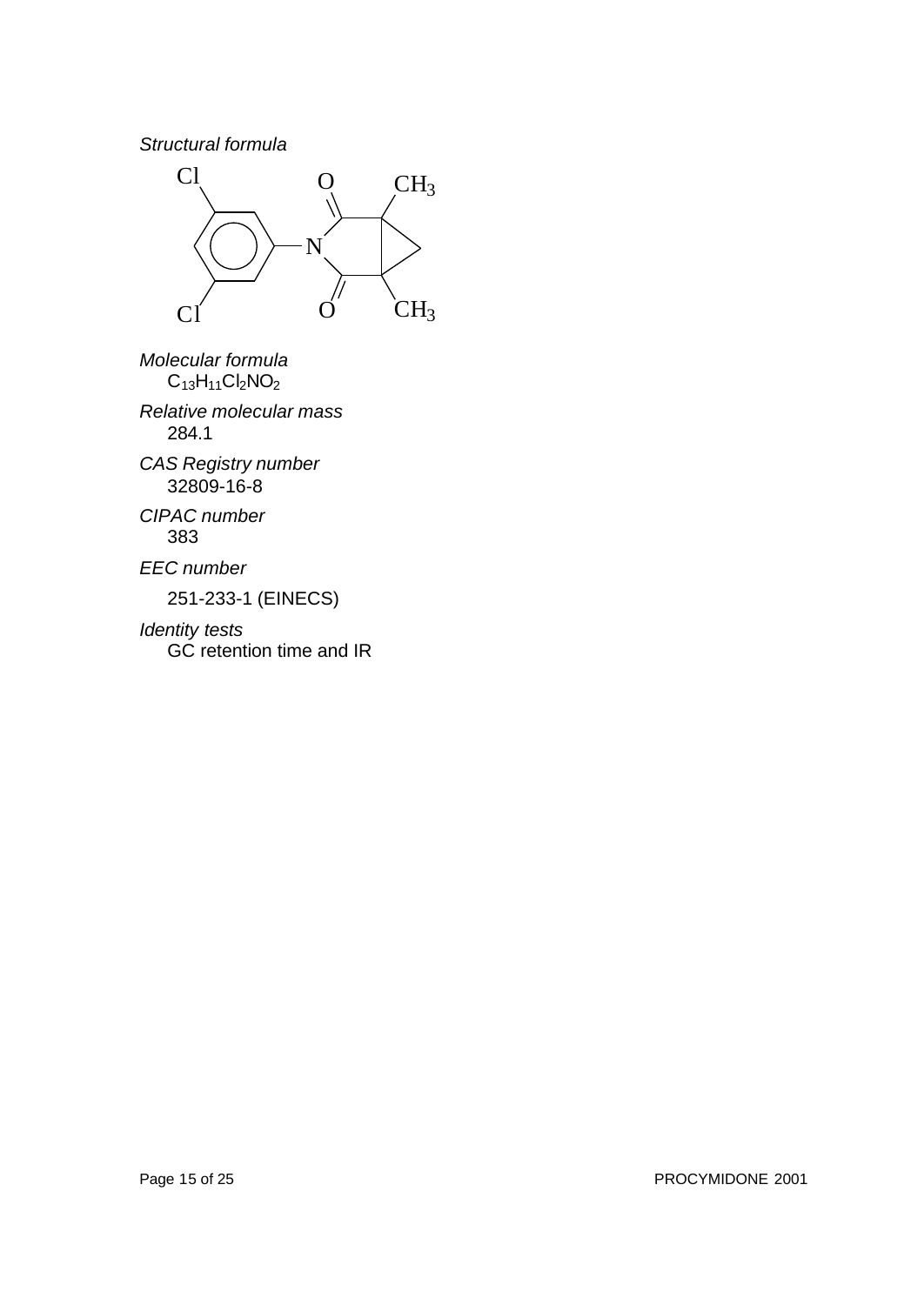| Parameter                              | Value(s) and conditions                                                                                                                                                                                       | Purity %                               | Method reference (and<br>technique if the reference<br>gives more than one) |
|----------------------------------------|---------------------------------------------------------------------------------------------------------------------------------------------------------------------------------------------------------------|----------------------------------------|-----------------------------------------------------------------------------|
| Vapour pressure                        | 2.30 x $10^{-5}$ Pa at 25°C.<br>1.29 x 10 <sup>-4</sup> Pa at 35°C.<br>5.41 x 10 <sup>-4</sup> Pa at 45°C.                                                                                                    | 100.0                                  | gas saturation method<br>comparable to EC A4                                |
| Melting point,<br>boiling point and/or | Melting point: 163-164.5 °C                                                                                                                                                                                   | 99.5                                   | EEC A1, metal block<br>method                                               |
| temperature of<br>decomposition        | Decomposition temperature: 360 °C                                                                                                                                                                             | 99.9                                   | OECD <sub>113</sub>                                                         |
| Solubility in water<br>(distilled)     | 1.47 x 10 <sup>-3</sup> g/l at 10 °C<br>2.46 x 10 <sup>-3</sup> g/l at 20 °C<br>3.07 x 10 <sup>-3</sup> g/l at 30 °C                                                                                          | 99.5                                   | EEC A6                                                                      |
| Octanol/water<br>partition coefficient | log P <sub>ow</sub> = 3.30 at 25 °C (pH 6.0-6.1)                                                                                                                                                              | 100.0                                  | EEC A8                                                                      |
| <b>Hydrolysis</b><br>characteristics   | Half-life (days, hours or minutes) at:<br>$30^{\circ}$ C<br>$15^{\circ}$ C<br>$45^{\circ}$ C<br>рH<br>2.0 619.5 d 120.4 d 33.9 d<br>7.1 31.5 d 3.8 d<br>20 <sub>h</sub><br>9.0<br>12.7 h<br>1.9 h<br>28.4 min | >99.0                                  | German BBA Method                                                           |
| Photolysis<br>characteristics          | $DT_{50} = 8$ days under sunlight                                                                                                                                                                             | > 99.0<br>radio-<br>chemical<br>purity | <b>EPA Guidelines</b>                                                       |
| <b>Dissociation</b><br>characteristics | No pKa value pH 2-12 at $20^{\circ}$ C,<br>decomposition at pH >8                                                                                                                                             | 100.0                                  | OECD 112                                                                    |

## **Physico-chemical properties of pure procymidone** (*Table 1*)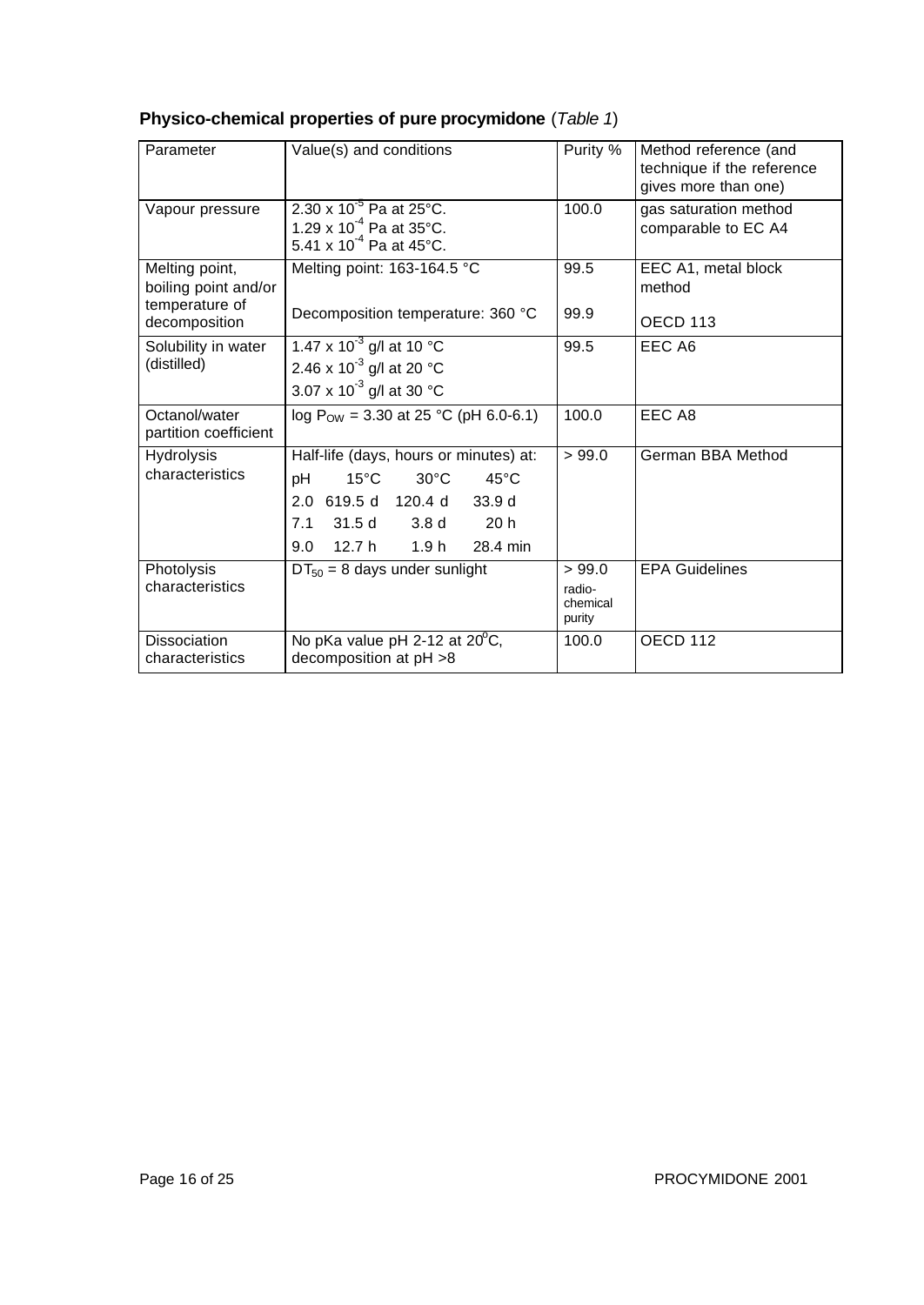#### **Chemical composition and properties of procymidone technical materials (TC)** (*Table 2*)

| Manufacturing process, maximum limits<br>for impurities $3$ 1 g/kg, 5 batch analysis<br>data | Confidential information supplied and held on<br>file by FAO. Mass balances were 98.9-99.8 %<br>and percentages of unknowns were 0.2-1.1 %. |
|----------------------------------------------------------------------------------------------|---------------------------------------------------------------------------------------------------------------------------------------------|
| Declared minimum procymidone content                                                         | 985 g/kg                                                                                                                                    |
| Relevant impurities <sup>3</sup> 1 g/kg and<br>maximum limits for them                       | none                                                                                                                                        |
| Relevant impurities $\lt$ 1 g/kg and<br>maximum limits for them:                             | none                                                                                                                                        |
| Stabilisers or other additives and<br>maximum limits for them:                               | none                                                                                                                                        |

The FAO/WHO JMPR did not identify any impurities as toxicologically relevant.

#### **Hazard summary**

Notes.

(i) The proposer confirmed that the toxicological and ecotoxicological data included in the summary below were derived from procymidone having impurity profiles similar to those referred to in the table above.

(ii) The conclusions expressed in the summary below are those of the proposer, unless otherwise specified.

|  |  | Table 3. Toxicology profile of theprocymidone technical material, based on |  |  |
|--|--|----------------------------------------------------------------------------|--|--|
|  |  | acute toxicity, irritation and sensitization.                              |  |  |

| <b>Species</b>           | Test                  | Duration and conditions or guideline<br>adopted                                                                                                                 | Result                              |
|--------------------------|-----------------------|-----------------------------------------------------------------------------------------------------------------------------------------------------------------|-------------------------------------|
| mice, male<br>and female | oral                  | method in general agreement with<br>Directive 92/69/EEC Part B                                                                                                  | $LD_{50} > 5000$ mg/kg bw           |
| rat, male<br>and female  | oral                  | method in general agreement with<br>Directive 92/69/EEC Part B                                                                                                  | $LD_{50}$ > 5000 mg/kg bw           |
| mice, male<br>and female | dermal                | 24 hours, method in general<br>agreement with Directive 92/69/EEC<br>Part B                                                                                     | $LD_{50} > 5000$ mg/kg bw           |
| rat, male<br>and female  | dermal                | 24 hours, method in general<br>agreement with Directive 92/69/EEC<br>Part B                                                                                     | $LD_{50} > 5000$ mg/kg bw           |
| rat, male<br>and female  | inhalation            | 4 hours, $1.5 \times 10^{-3}$ mg/m <sup>3</sup> is the highest<br>concentration technically possible,<br>method in agreement with Directive<br>92/69/EEC Part B | $LC_{50}$ > 15 00 mg/m <sup>3</sup> |
| rabbit, male             | skin irritation       | moistened, shaved backs of 5 rabbits<br>for 4 hours, method in agreement with<br>Directive 92/69/EEC                                                            | non irritant                        |
| rabbit, male             | eye irritation        | 5 minutes and 24 hours, method in<br>agreement with Directive 92/69/EEC<br>Part B                                                                               | non irritant                        |
| Guinea-pig,<br>male      | skin<br>sensitisation | 2 studies, one according to the method<br>of Magnusson and Kligman                                                                                              | non-sensitising                     |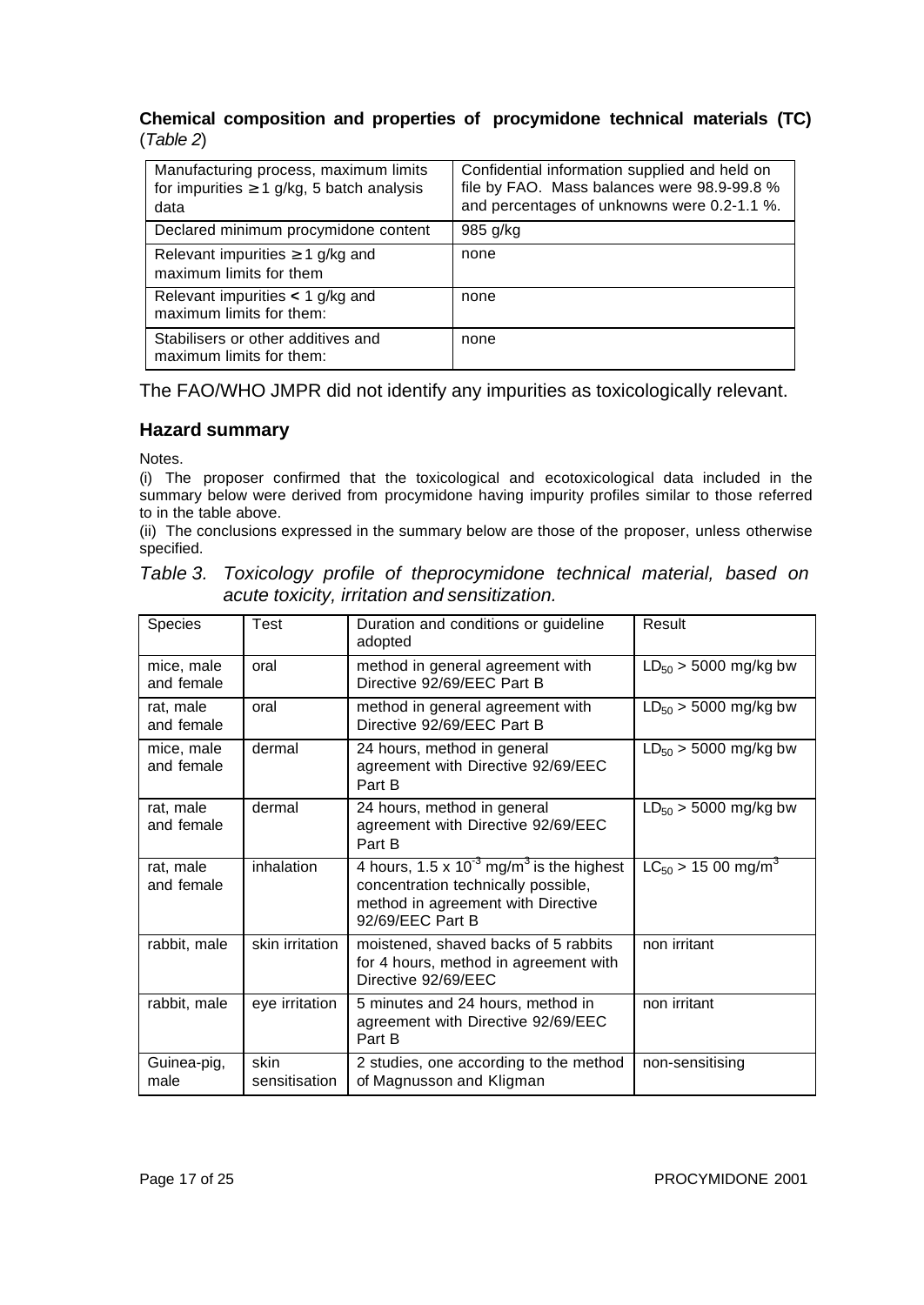| Species                           | <b>Test</b>                                                                                           | Duration and conditions or<br>guideline adopted                                                                                                          | Result                                                                      |
|-----------------------------------|-------------------------------------------------------------------------------------------------------|----------------------------------------------------------------------------------------------------------------------------------------------------------|-----------------------------------------------------------------------------|
| mice, male<br>and female          | oral, short term<br>toxicity                                                                          | 3-month, method in general<br>agreement with Directive<br>87/307/EEC Part B                                                                              | NOEL (male)<br>22 mg/kg bw/d<br>NOEL (female)<br>84 mg/kg bw/d              |
| mice, male<br>and female          | oral, short term<br>toxicity                                                                          | 3-month, method in general<br>agreement with Directive<br>87/307/EEC Part B                                                                              | NOEL (male)<br>19 mg/kg bw/d<br>NOEL (female)<br>31 mg/kgbw/d               |
| mice, male<br>and female          | oral, short term<br>toxicity                                                                          | 6-month, method in general<br>agreement with Directive<br>87/307/EEC Part B                                                                              | NOEL (male)<br>20 mg/kg bw/d<br>NOEL (female)<br>24 mg/kg bw/d              |
| mice, male                        | oral, short term<br>toxicity                                                                          | 6-month, additional study to<br>determine the NOEL for testicular<br>atrophy observed in the 6-month<br>study                                            | NOEL (male)<br>43 mg/kg bw/d                                                |
| rat, male<br>and female           | oral, short term<br>toxicity                                                                          | 6/9-month, method in general<br>agreement with Directive<br>87/302/EEC Part B                                                                            | NOEL 150 ppm (no<br>data available on<br>equivalent<br>concentration)       |
| beagle<br>dog, male<br>and female | oral, short term<br>toxicity                                                                          | 26-week, method in general<br>agreement with Directive<br>87/302/EEC Part B                                                                              | <b>NOEL</b><br>100 mg/kg bw/d                                               |
| beagle<br>dog, male<br>and female | oral, short term<br>toxicity                                                                          | 1-year, US EPA 83-1, 1984,<br>method in general agreement with<br>Directive 87/302/EEC Part B                                                            | <b>NOEL</b><br>100 mg/kg bw/d<br><b>NOAEL</b><br>500 mg/kg bw/d             |
| rat, male<br>and female           | feeding,<br>carcinogenicity                                                                           | 2-year, method in general<br>agreement with Directive<br>87/302/EEC Part B                                                                               | NOAEL (male)<br>14 mg/kg bw/d<br>NOAEL (female)<br>18 mg/kg bw/d            |
| mice, male<br>and female          | feeding,<br>carcinogenicity                                                                           | 2-year, method in general<br>agreement with Directive<br>87/302/EEC Part B                                                                               | NOAEL (male)<br>15 mg/kg bw/d<br>NOAEL (female)<br>23 mg/kg bw/d            |
| rat, male<br>and female           | feeding, 2-<br>generation<br>reproduction                                                             | 2-generation, bodyweight, food<br>intake, mortality, fertility, rearing<br>capacity and the development of<br>the progeny in 2 successive<br>generations | NOEL (parental)<br>2.5 mg/kg bw/d<br>NOEL (reproduction)<br>12.5 mg/kg bw/d |
| rat, male<br>and female           | feeding, 1-<br>generation<br>reproduction,<br>supplementary<br>study to the 2-<br>generation<br>study | 1-generation, performed to provide<br>information on reproductive organs<br>of F1 males at 5 weeks of age and<br>at sexual maturity (10 week of age)     | NOEL (parental)<br>2.5 mg/kg bw/d<br>NOEL (reproduction)<br>12.5 mg/kg bw/d |

*Table 4. Toxicology profile of the technical material based on repeated administration (subacute to chronic)*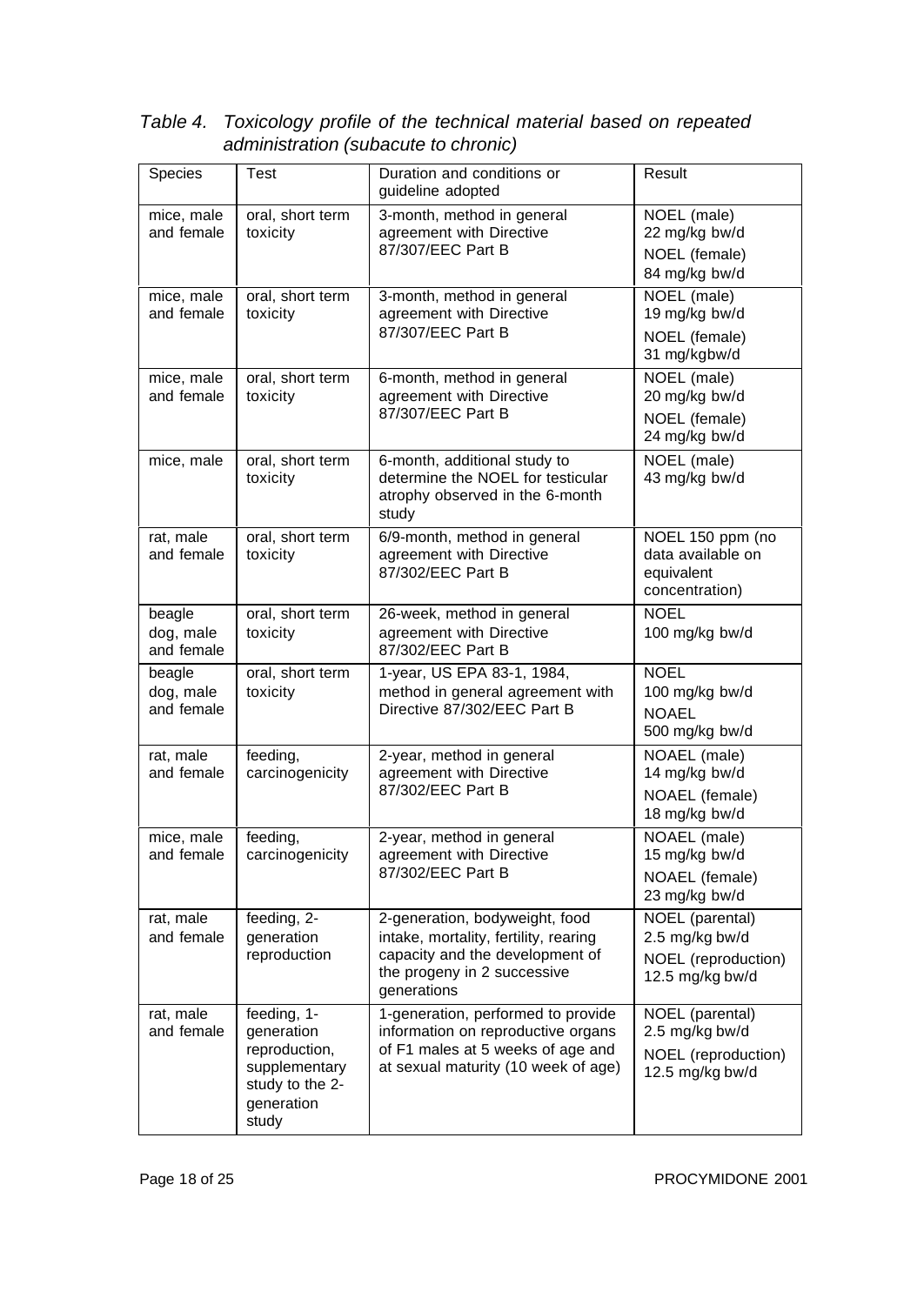| <b>Species</b>    | Test                                               | Duration and conditions or<br>guideline adopted                                                                                                          | Result                                                       |
|-------------------|----------------------------------------------------|----------------------------------------------------------------------------------------------------------------------------------------------------------|--------------------------------------------------------------|
| rat, female       | teratogenicity<br>and<br>developmental<br>toxicity | oral gavage on days 6 to 15 of<br>gestation. Dams sacrified at day<br>20, method in general agreement<br>with Directive 87/302/EEC Part B                | NOEL (dams and<br>foetuses)<br>300 mg/kg bw/d                |
| rat, female       | teratogenicity<br>and<br>developmental<br>toxicity | modified teratogenicity study -<br>offspring reared to day 45 post-<br>partum, method in general<br>agreement with Directive<br>87/302/EEC Part B        | NOEL (dams,<br>foetuses and<br>offspring)<br>12.5 mg/kg bw/d |
| rabbit,<br>female | teratogenicity<br>and<br>developmental<br>toxicity | oral gavage on days 7 to 19 of<br>gestation. Dams sacrified at day 30,<br>method in agreement with Directive<br>87/302/EEC Part B, US EPA,<br>Japan MAFF | no teratogenicity or<br>embryotoxicity at<br>1000 mg/kg bw/d |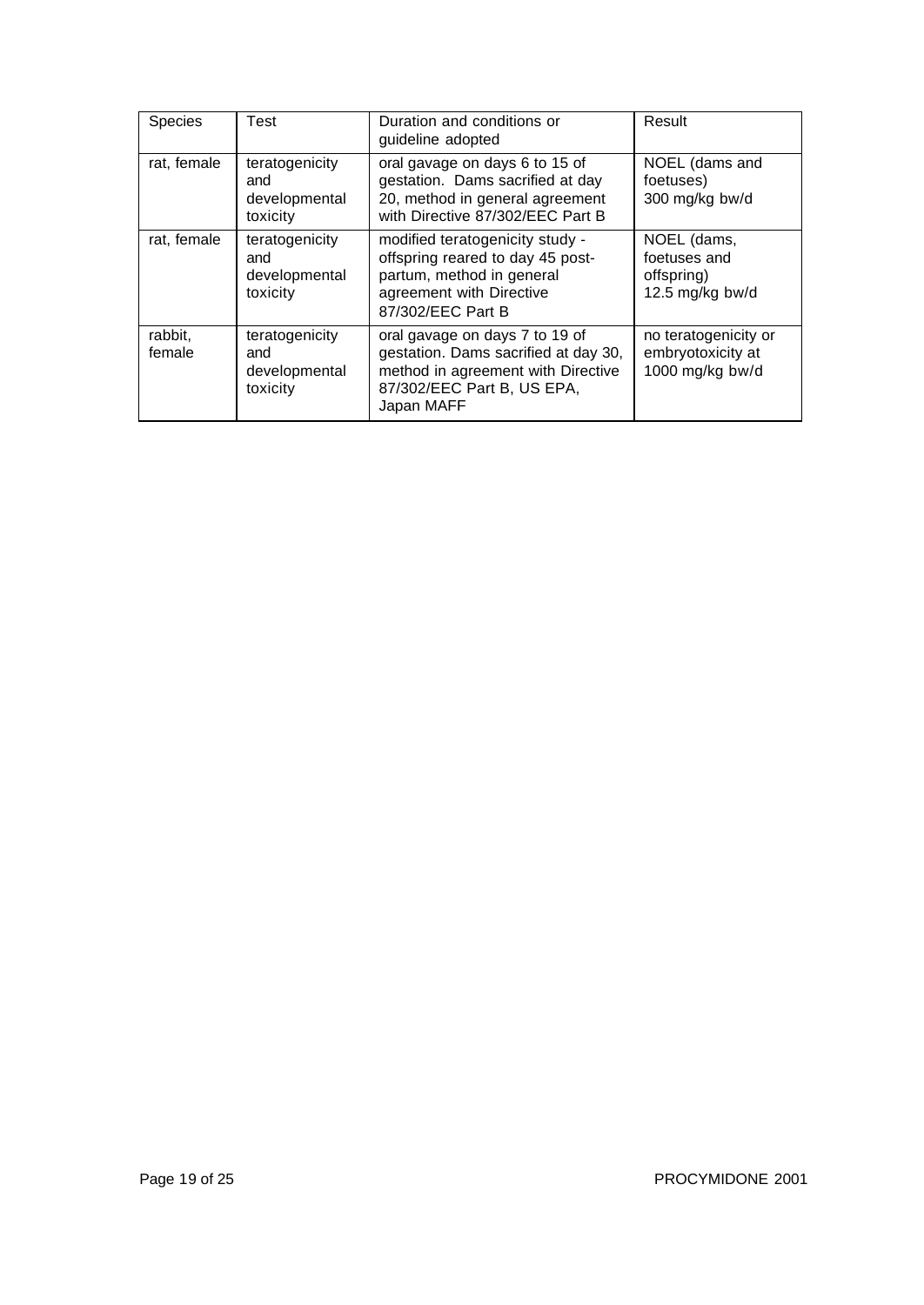| <b>Species</b>                             | Test                                       | Conditions                         | Result   |
|--------------------------------------------|--------------------------------------------|------------------------------------|----------|
| Salmonella<br>typhymurium                  | Point mutation assay in<br>vitro           | Bacterial mutation assay           | negative |
| E. coli                                    | Point mutation assay in<br>vitro           | Bacterial mutation assay           | negative |
| Salmonella<br>typhymurium                  | Point mutation assay in<br>vitro           | Host mediated assay                | negative |
| Chinese hamster V79<br>cells               | Point mutation assay in<br>vitro           | Mammalian cell mutation<br>assay   | negative |
| Chinese hamster<br>ovary cells (CHO-K1)    | Chromosome<br>aberration assay in<br>vitro | Cytogenetic study                  | negative |
| <b>Bacillus subtilis</b>                   | DNA damage in vitro                        | Rec assay                          | negative |
| Primary cultures from<br>ICR mouse embryos | DNA damage in vitro                        | Sister chromatic assay             | negative |
| Primary rat<br>hepatocytes                 | DNA damage in vitro                        | Unscheduled DNA<br>synthesis assay | negative |
| Male ddY mice, bone<br>marrow cells        | Chromosome<br>aberration assay in<br>vivo  | Cytogenetic study                  | negative |

*Table 5. Mutagenicity profile of the technical material based on in vitro and in vivo tests*

## *Summary of the toxicological effects*

A low acute toxicity was found in the species examined. In sub-chronic studies in mice, rats and dogs, the main effects were increased liver weight and hepatocellular hyperplasia.

In a long-term feeding study, a slightly increased incidence in liver tumours was reported in mice; in rats, decreased weight gain was observed at 1000 and 2000 ppm. At these doses, testicular interstitial cell and ovarian stromal hyperplasia, and an increased incidence of testicular interstitial cell tumours, were observed.

In a 2-generation study in rats, infertility and abnormalites of the male sexual organs were observed in adults and in pups at the highest dose level of 750 ppm.

In teratogenicity studies with rats and rabbits no embryotoxic or teratogenic effects were found. No mutagenic properties were found in various test systems (*in vivo* and *in vitro*). The effects on reproduction and the induction of testicular tumours in the longterm rat study can be explained by the effects of procymidone on the endrocine system.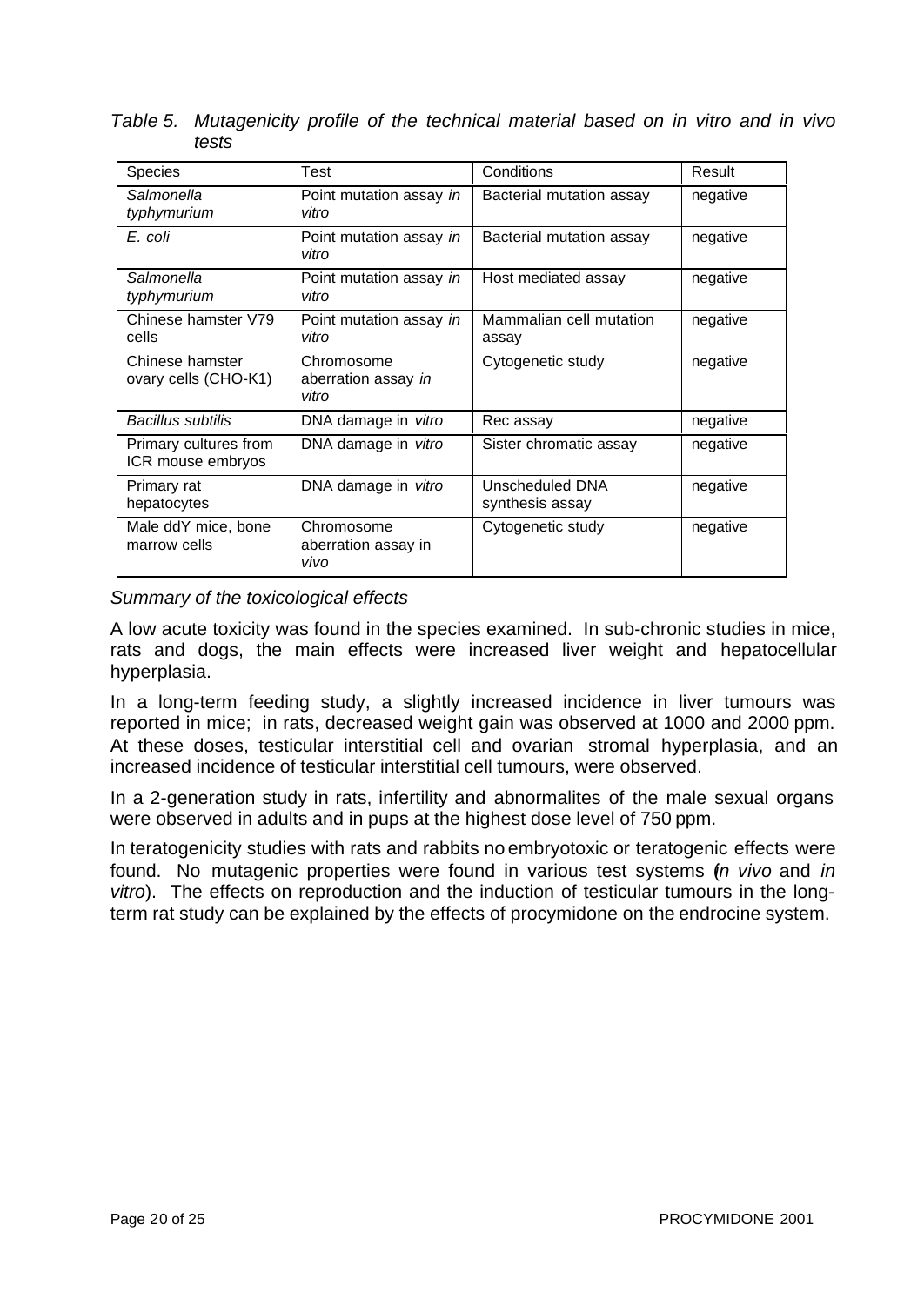| Species                                    | Test                                   | Duration and conditions                                                                                                            | Result                                                                                                                                                                                                  |
|--------------------------------------------|----------------------------------------|------------------------------------------------------------------------------------------------------------------------------------|---------------------------------------------------------------------------------------------------------------------------------------------------------------------------------------------------------|
| Daphnia magna<br>(water flea)              | acute toxicity                         | 48 hours, OECD 202                                                                                                                 | $EC_{50}$ > 1.8 x 10 <sup>-3</sup> g/l                                                                                                                                                                  |
| Daphnia magna<br>(water flea)              | acute toxicity                         | 48 hours, OECD 202                                                                                                                 | $EC_{50} > 4.2 \times 10^{-3}$ g/l                                                                                                                                                                      |
| Daphnia magna<br>(water flea)              | acute toxicity                         | 48 hours, conducted with the<br>sodium salt of the acid metabolite<br>of procymidone, PCM-NH-<br>COONa (99.9% purity), OECD<br>202 | $EC_{50}$ > 95 x 10 <sup>-3</sup> g/l                                                                                                                                                                   |
| Daphnia pulex<br>(water flea)              | acute toxicity                         | 24 hours, static conditions, in-<br>house method                                                                                   | $EC_{50}$ 10.0 x 10 <sup>-3</sup> g/l                                                                                                                                                                   |
| Lepomis macrochirus<br>(bluegill sunfish)  | acute toxicity,<br>flow-through        | 96 hours, US EPA                                                                                                                   | $LC_{50}$ 10.3 x 10 <sup>-3</sup> g/l                                                                                                                                                                   |
| Oncorhynchus mykiss<br>(rainbow trout)     | acute toxicity,<br>flow-through        | 96 hours, US EPA                                                                                                                   | $LC_{50}$ 7.2 x 10 <sup>-3</sup> g/l                                                                                                                                                                    |
| Oryzius latipes<br>(killifish)             | acute toxicity,<br>static conditions   | 72 hours, in-house method                                                                                                          | $LC_{50}$ > 10 x 10 <sup>-3</sup> g/l                                                                                                                                                                   |
| Cyprinus carpio<br>(carp)                  | acute toxicity,<br>static conditions   | 72 hours, in-house method                                                                                                          | $LC_{50}$ > 10 x 10 <sup>-3</sup> g/l                                                                                                                                                                   |
| Oncorhynchus mykiss<br>(rainbow trout)     | early life stage<br>test, flow-through | test initiated with newly fertilised<br>eggs (< 24 hours old) and lasted<br>88 days (60 days post-hatch),<br><b>OECD 210</b>       | NOEC (length and<br>weight) = $0.5 \times 10^{-3}$<br>g/l<br>NOEC (other<br>parameters) = $1.0 x$<br>$10^{-3}$ g/l<br>LOEC = $1.0 \times 10^{-3}$ g/l                                                   |
| Cyprinus carpio<br>(carp)                  | bioconcentration<br>in fish            | nominal water concentrations of<br>0.1 ppm and 0.01 ppm, method in treated fish to<br>"The Japanese Control Law"                   | After transferring the<br>procymidone-free<br>water, procymidone<br>was eliminated<br>quickly from fish<br>tissue, with a half-life<br>of <3 days for each<br>exposure<br>concentration.<br>$BCF = 100$ |
| Scenedesmus<br>subspicatus<br>(green alga) | effect on growth<br>static water       | 96 hours, Netherlands Standards<br>Institute (ISO/SC5/WG5 N 74 of<br>2.3.83)                                                       | $EC_{50}$ 4.7 x 10 <sup>-3</sup> g/l<br>NOEC <1.0 x $10^{-3}$ g/l                                                                                                                                       |
| Scenedesmus<br>pannonicus<br>(green alga)  | effect on growth<br>static water       | 96 hours, OECD 201                                                                                                                 | $EC_{50}$ 2.6 x 10 <sup>-3</sup> g/l<br>NOEC 0.32 x 10 <sup>-3</sup> g/l                                                                                                                                |

*Table 6. Ecotoxicology profile of the technical material*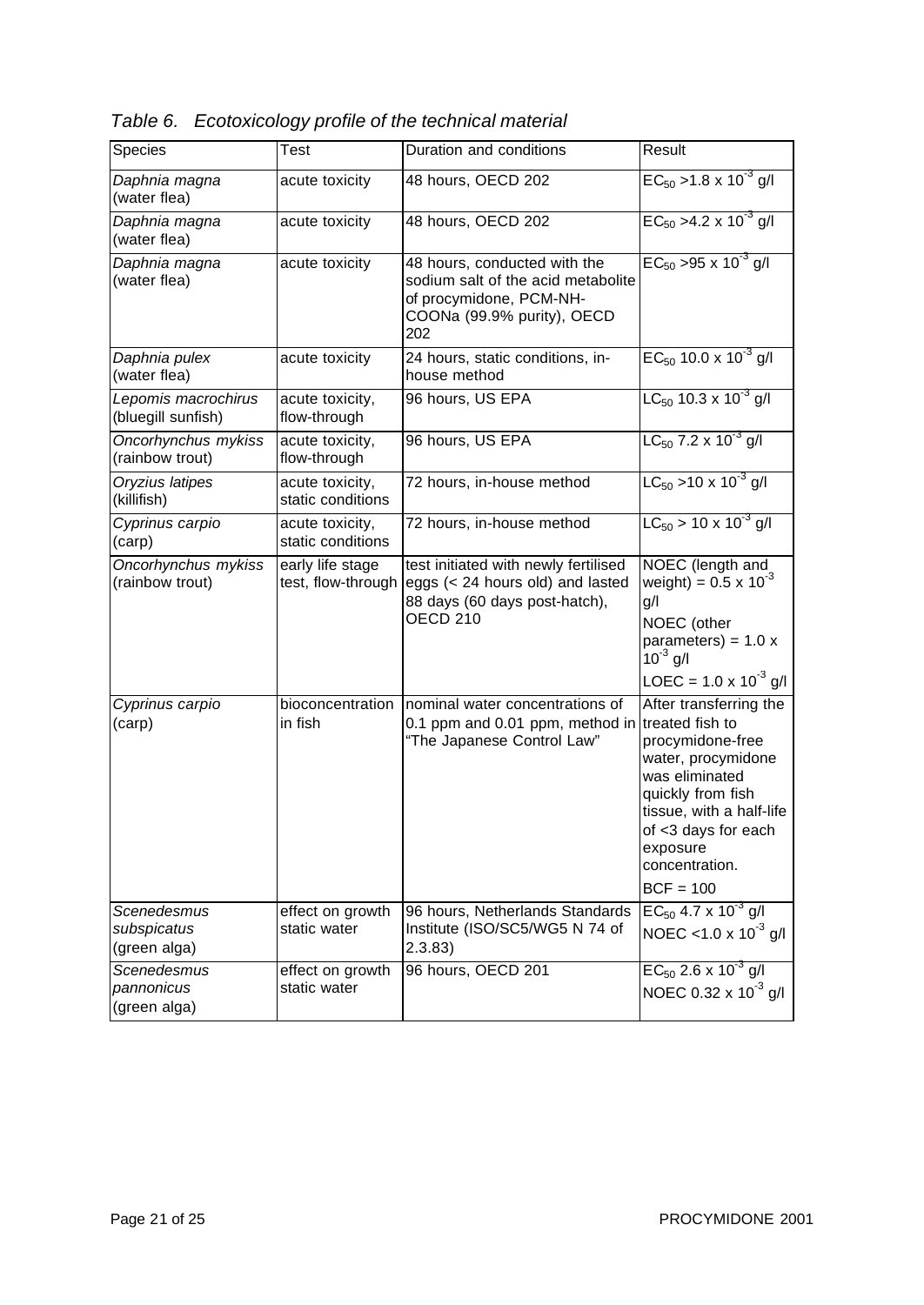| Species                                            | Test                                                                                                                                                                                        | Duration and conditions                                                                                                                                                                                                                                     | Result                                                                                                                                                          |
|----------------------------------------------------|---------------------------------------------------------------------------------------------------------------------------------------------------------------------------------------------|-------------------------------------------------------------------------------------------------------------------------------------------------------------------------------------------------------------------------------------------------------------|-----------------------------------------------------------------------------------------------------------------------------------------------------------------|
| Pseudokirchneriella<br>subcapitata<br>(green alga) | effect on<br>biomass and<br>growth, static<br>water of the<br>sodium salt of<br>the acid<br>metabolite of<br>procymidone,<br>PCM-NH-<br>COONa (99.9%<br>purity) - Method<br><b>OECD 201</b> | 72 hours, OECD 201                                                                                                                                                                                                                                          | $E_bC_{50}$ 21 x 10 <sup>-3</sup> g/l<br>NOEC(biomass)<br>1.8 x $10^{-3}$ g/l<br>$E_{g}C_{50}$ 30 x 10 <sup>-3</sup> g/l<br>NOEC(growth)<br>1.8 x $10^{-3}$ g/l |
| Earthworm                                          | acute toxicity                                                                                                                                                                              | 14-day, OECD 207                                                                                                                                                                                                                                            | $LC_{50}$ >1000.0 mg/kg<br>dry soil<br>NOEC 309.0 mg/kg<br>dry soil                                                                                             |
| Apis mellifera<br>(honey bee)                      |                                                                                                                                                                                             | acute oral toxicity 48 hours, Working document<br>No.13 of the UK Pesticide Safety<br>Precautions scheme                                                                                                                                                    | $LD_{50} > 100$ µg/bee<br>NOEC 100 µg/bee                                                                                                                       |
| Apis mellifera<br>(honey bee)                      | acute contact<br>toxicity                                                                                                                                                                   | 24 hours, US EPA 141-1, 1989,<br>EPPO 170, 1992                                                                                                                                                                                                             | $LD_{50}$ >20 $\mu$ g/bee<br>(highest dose tested)                                                                                                              |
| Apis mellifera<br>(honey bee)                      | acute contact<br>toxicity                                                                                                                                                                   | 48 hours, US EPA 141-1, 1989,<br>EPPO 170, 1992                                                                                                                                                                                                             | $LD_{50} > 100 \mu g/be$ e<br>NOEC 100 µg/bee                                                                                                                   |
| Coturnix coturnix<br>japonica<br>Japanese quail    | acute toxicity                                                                                                                                                                              | not applicable, US EPA                                                                                                                                                                                                                                      | NOEL(male)<br>7895 mg/kg bw<br>NOEL (female)<br>6637 mg/kg bw                                                                                                   |
| Anas platyrhynchos<br>Mallard duck                 | acute toxicity                                                                                                                                                                              | not applicable, US EPA                                                                                                                                                                                                                                      | NOEL (male)<br>4092 mg/kg bw<br>NOEL (female)<br>4850 mg/kg bw                                                                                                  |
| Colinus virginianus<br>Bobwhite quail              | short-term<br>toxicity                                                                                                                                                                      | 5-days, US EPA 71-2, 1982,<br><b>OECD 205</b>                                                                                                                                                                                                               | <b>NOEC</b><br>5200 mg/kg diet                                                                                                                                  |
| Colinus virginianus<br>Bobwhite quail              | sub-chronic<br>toxicity and<br>reproduction                                                                                                                                                 | 22 weeks (10 weeks prior to the<br>start of egg production and during<br>12 weeks of egg production) to<br>assess the effects of dietary<br>administration of technical<br>procymidone on reproduction in<br>bobwhite quail, US EPA 71-4,<br>1982, OECD 206 | <b>NOEC</b><br>1000 mg/kg diet                                                                                                                                  |

*Table 6. Ecotoxicology profile of the technical material, continued*

*Summary of the ecotoxicological data*

Ecotoxic effects are dependent on the application of the formulation. Procymidone has a low oral toxicity to birds as demonstrated in testing with quail and mallard ducks. Procymidone is moderately toxic to *Daphnia magna* (water flea) and *Oncorhyncus mykiss* (rainbow trout), of low toxicity to *Lepomis macrochirus* (bluegill sunfish) and *Oryzius lapipes* (killifish).

The log Pow of procymidone is 3.30. However, the bioconcentration study in fish showed that the BCF is rather low (*ca.* 110 to 130). Thus, no bioconcentration in birds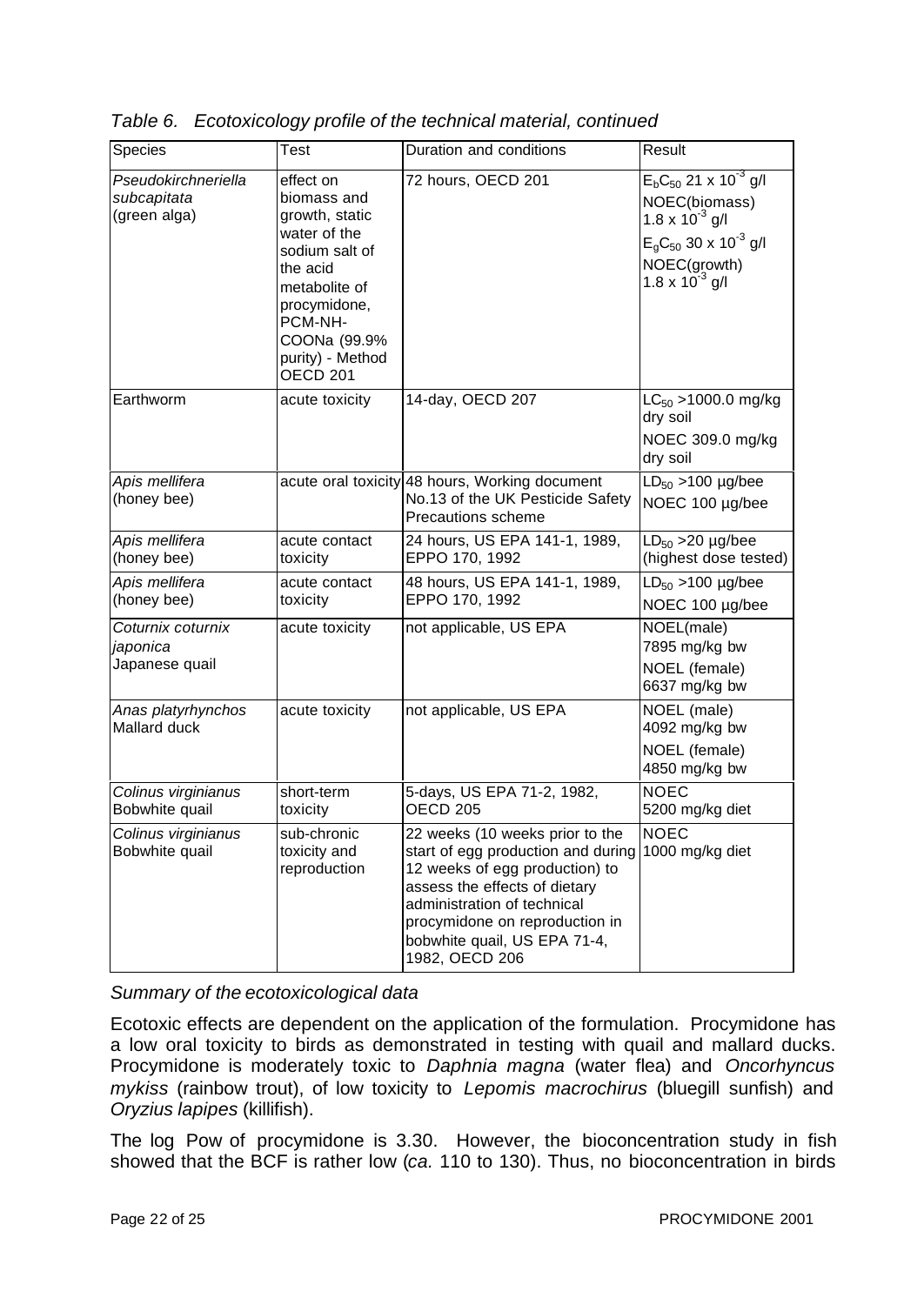and mammals is expected. Based on the endpoints, procymidone has a low acute toxicity to birds and mammals.

The acute toxicity to earthworms is low. The results of the acute oral and contact tests on bees also indicate a low toxicity of procymidone. There is a low to moderate toxicity to algae .

#### *Hazard evaluations*

Procymidone was evaluated by the FAO/WHO JMPR in (JMPR 1981, 1989, 1990, 1993 and 1998). The ADI was set at 0 to 0.1 mg/kg bw. Codex MRLs have been established for cherry, common bean, cucumber, gherkin, grape, lettuce head, onion bulb, pepper, raspberry, strawberry, sunflower seeds, sunflower seed oil and tomato.

The WHO/PCS hazard classification of procymidone is: "a technical product unlikely to present acute hazard in normal use" (Table 5).

#### **Formulations and co-formulated active ingredients**

The main formulation types available are WP, SC and WG. Procymidone is not coformulated with other pesticides.

The WP formulation is registered and sold in Belgium, France, Italy, Luxembourg, The Netherlands, Portugal, Spain, Albania, Bulgaria, Czech, Hungary, Macedonia, Romania, Slovakia, Belarus, Kirgystan, Latvia, Moldova, Russia, Ukraine, Algeria, Jordan, Kenya, Lebanon, Morocco, Saudi Arabia, Syria, Turkey, Zimbabwe, Australia, China, Indonesia, Japan, New Zealand, South Korea, Taiwan, Thailand, Argentina, Brazil, Chile, Colombia, Peru, Uruguay and Venezuela.

The SC formulation is registered and sold in France, Italy, The Netherlands, Bulgaria, Croatia, Poland, Romania, Yugoslavia, South Africa, Australia and New Zealand.

The WG formulation is registered and sold in Austria, Greece, Italy, Switzerland and Egypt.

#### **Methods of analysis and testing**

The analytical method for the active ingredient (including identity tests) is CIPAC 383/TC, WP, WG, SC/(M). The procymidone is determined by capillary GC with FID and internal standardisation with dibutyl sebacate.

The methods for determination of impurities are based on temperature programmed GC with FID, and UV spectroscopy, according to the impurity.

Test methods for determination of physico-chemical properties of the technical active ingredient were OECD and EC, while those for the formulations were CIPAC, as indicated in the specifications.

#### **Physical properties**

The physical properties, the methods for testing them and the limits proposed for the TC, WP, WG and SC formulations, comply with the requirements of the FAO Manual  $(5<sup>th</sup>$  edition). the products.

#### **Containers and packaging**

No special requirements for containers and packaging have been identified.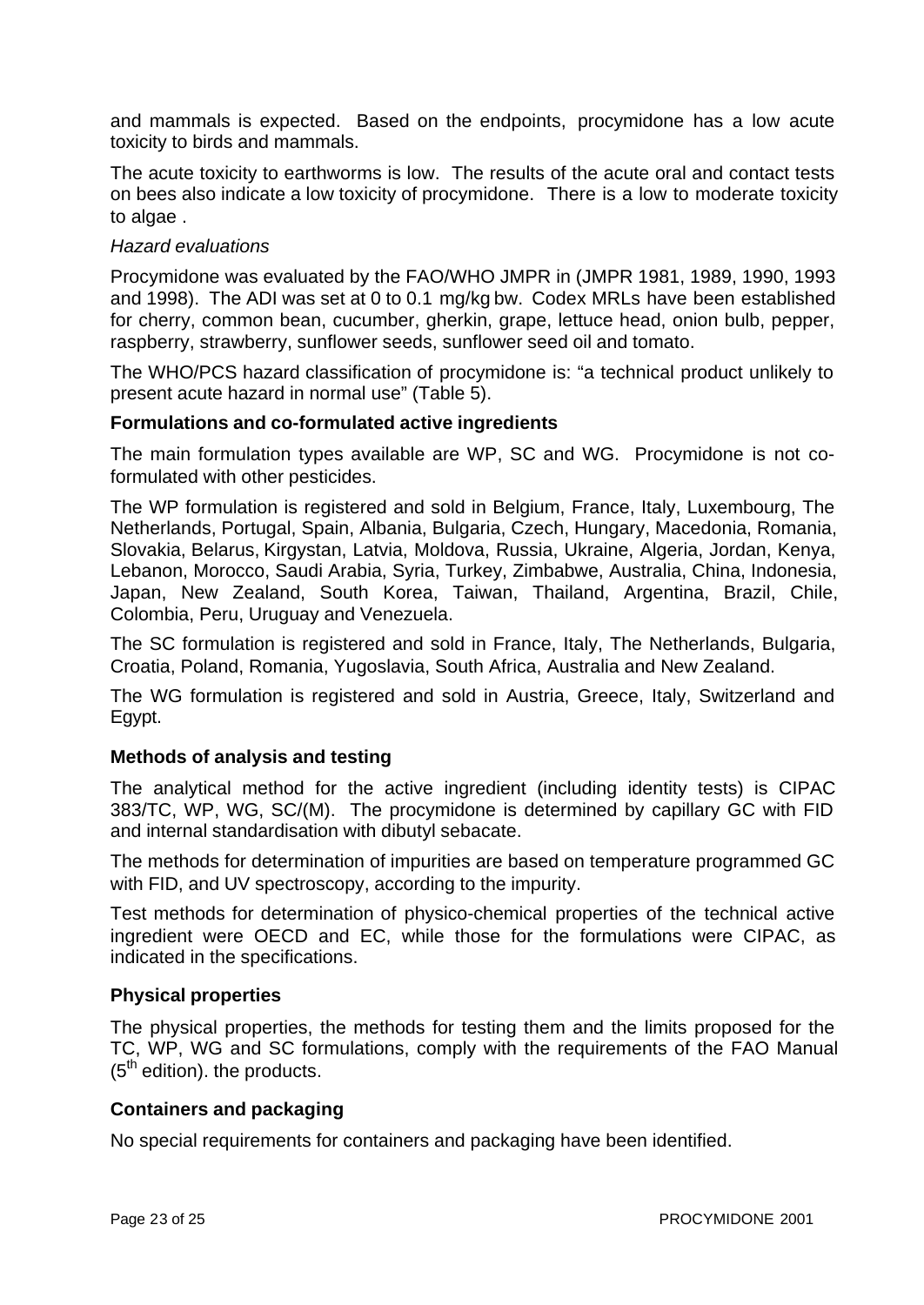#### **Expression of the active ingredient**

The active ingredient is expressed as procymidone.

#### **Appraisal**

Procymidone had not previously been the subject of FAO specifications. It is a solid compound with a melting range of 163-164.5 $^{0}$ C. The octanol-water partition coefficient suggests that moderate bioconcentration could occur but the bioconcentration factor is low. The vapour pressure is 2.30 x 10<sup>-5</sup> Pa at 25 <sup>0</sup>C. In water, procymidone is very slowly degraded at pH 2 but rapidly degraded at pH 9.0.

The purity of the TC quoted by the JMPR (JMPR 1989) was 96.3 % in most studies but 95% in a minority of studies. The Proposer declared a minimum content of 985 g/kg procymidone in the TC.

The Proposer confirmed that the toxicological and ecotoxicological data used in the studies for the toxicological and ecotoxicological data were derived from TC having impurity profiles similar to those for which the 5-batch analysis data were presented.

The purity of the TC used to establish the physico-chemical data was at least 99% procymidone.

Confidential information on the manufacturing process and the identity of the impurities present at =1 g/kg was provided. Limits of the impurities were supported by the 5 batch analysis data. Mass balances were high, from 989 to 998 g/kg.

Analytical methods for the TC, WP, WG and SC were adopted as full CIPAC methods in 2001. The content of active substance is determined by a capillary GC method and the identity is proved by infra-red spectroscopy. The test methods for physical properties are full CIPAC methods.

Data provided to FAO for development of the specifications were similar to the equivalent data provided for registration in The Netherlands and the European Union.

The JMPR concluded that procymidone had a low acute toxicity in the species examined and that there was no evidence of genotoxicity. At high doses of procymidone fed to rats, testicular tumours were formed in the long-term study but this was explained by effects of procymidone on the endrocine system and was not a reflection of genotoxic carcinogenicity.

The JMPR allocated an ADI of 0 to 0.1 mg/kg body weight for procymidone, based on sub-chronic effects in rats, mice and dogs and on chronic effects in mice and rats.

The purity of the technical material used in these studies was somewhat lower than that of commercial products, being 963 g/kg whereas the specification is for a minimum of 985 g/kg.

MRLs were established by JMPR 1998 for a number of crops.

Specifications were submitted for three formulation types: WP, WG and SC and they conform with the requirements of the  $5<sup>th</sup>$  edition of the FAO Manual (FAO 1999).

#### **Recommendations**

The meeting recommended that the specifications for procymidone TC, WP, WG and SC, presented by Sumitomo, should be adopted as FAO specifications.